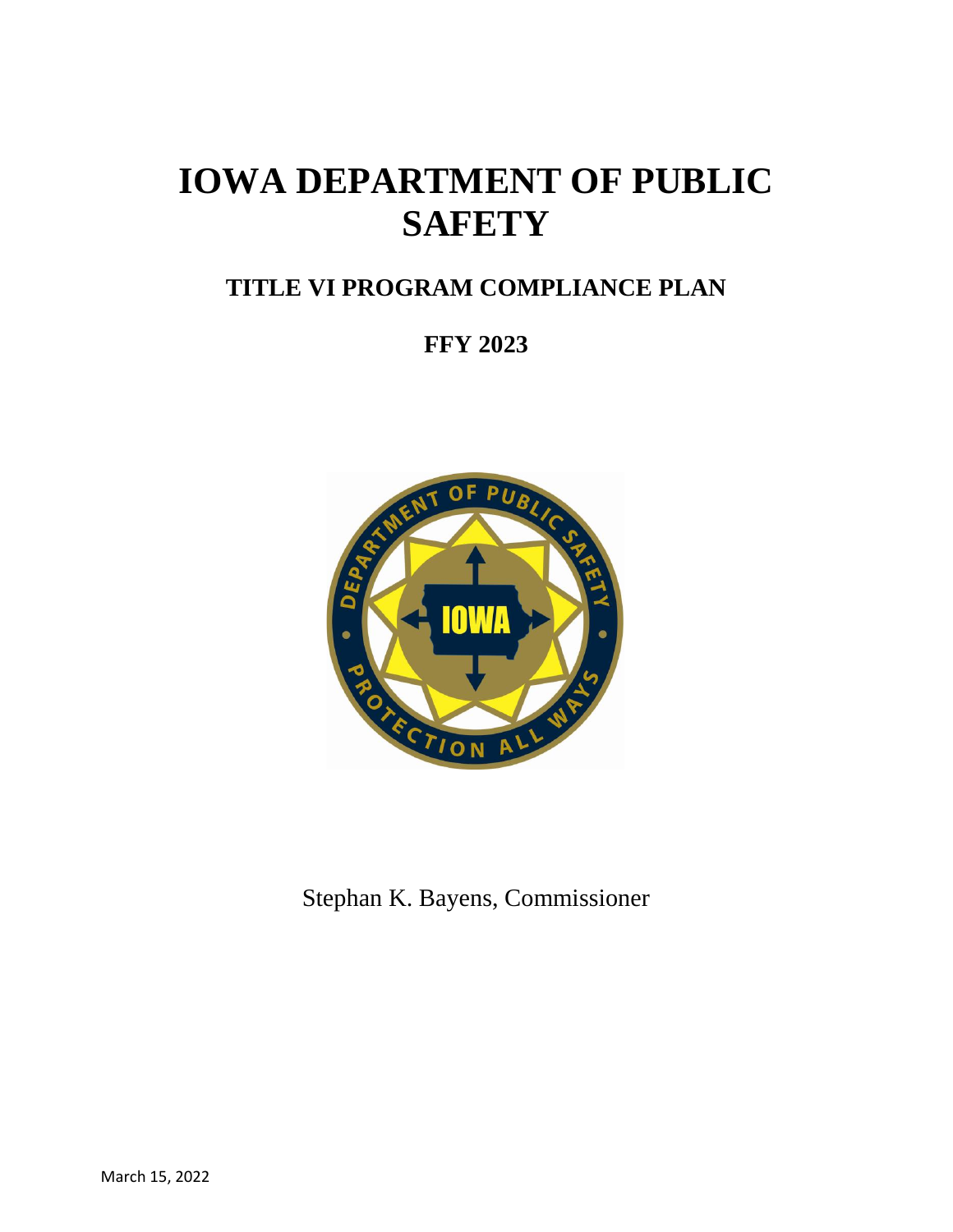## **TITLE VI PROGRAM COMPLIANCE PLAN PURPOSE**

The Iowa Department of Public Safety (DPS) Title VI Program Compliance Plan is prepared in accordance with 49 CFR 21 and 49 CFR 303. This plan provides interested individuals with specific information that explains the Department's Title VI Program activities pertaining to organization and staffing, monitoring and review processes, complaint procedures, and Title VI Program assurances.

The provisions of this Title VI Program Compliance Plan apply to all recipients of Federal assistance with and through the Iowa Department of Public Safety. A recipient includes any public or private entity or any individual receiving the benefits of any Federal Motor Carrier Safety Administration Program. The program applies to all phases of the Department's operations.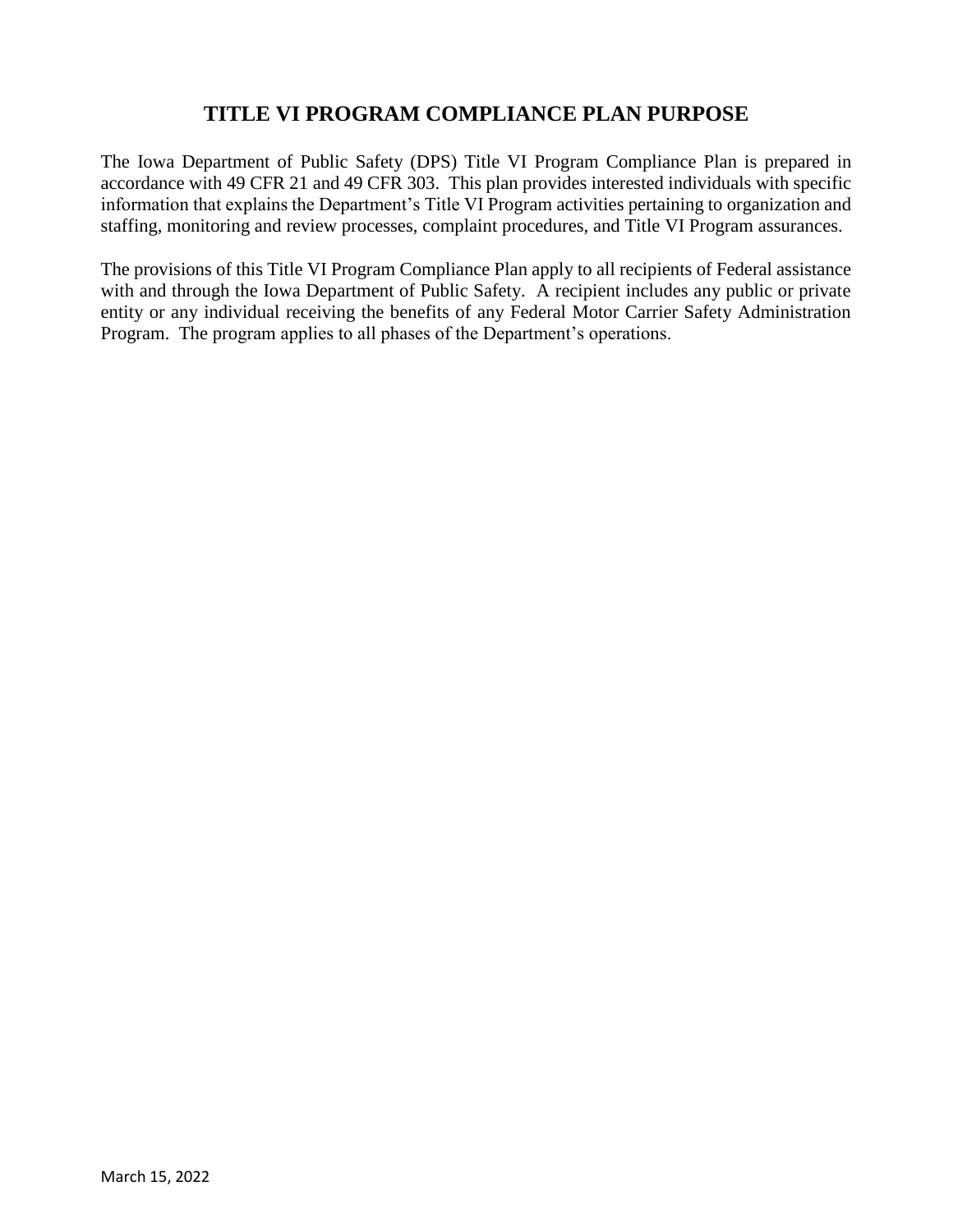

## **IOWA DEPARTMENT OF PUBLIC SAFETY**

Oran Pape State Office Building  $215$  East  $7<sup>th</sup>$  Street Des Moines, IA 50319

## **TITLE VI PROGRAM POLICY STATEMENT**

In accordance with Title VI of the Civil Rights Act of 1964 and the Assurances contained in the Department's Title Program Compliance VI Plan, it is the policy of the Iowa Department of Public Safety to ensure that "no person shall on the grounds of race, color, national origin, sex, age, disability, low-income or Limited English Proficiency (LEP), be excluded from participation in, be denied the benefits of, or be otherwise subjected to discrimination under any program or activity" for which the Iowa Department of Public Safety receives Federal financial assistance. Additionally, it shall be the policy of the Iowa Department of Public Safety that, as a recipient of Federal-aid funding, it will ensure non-discrimination in all of its programs and activities, whether Federally-funded or not. The Iowa Department of Public Safety is committed to ensuring the uniform adoption and implementation of this policy.

Accordingly, to ensure compliance with Title VI of the Civil Rights Act and related Nondiscrimination authorities, the Iowa Department of Public Safety commits to:

1. Conducting and operating each of its programs and facilities in compliance with all requirements imposed by, or pursuant to, Title VI of the Civil Rights Act and related Nondiscrimination authorities;

2. Providing non-discriminatory methods of administration for programs and to ensure other recipients, sub-grantees, contractors, subcontractors, transferees, successors-in-interest, and other participants of Federal financial assistance under such programs will comply with all requirements imposed by Title VI of the Civil Rights Act and related Nondiscrimination authorities;

3. Promptly taking any measures necessary to effect compliance with Title VI of the Civil Rights Act and related Nondiscrimination authorities.

Further, the Iowa Department of Public Safety's efforts to prevent discrimination will address a program's impact on access, benefits, participation, treatment, services, contracting opportunities, training opportunities, and investigation of complaints. The list of aforementioned efforts, is not intended to be exhaustive.

In accordance with the United States Department of Transportation and Federal Motor Carrier Safety Administration regulations as required by 49 CFR 21 and 49 CFR Part 303, the Iowa Department of Public Safety has developed procedures for prompt processing and disposition of Title VI complaints. Any person believing the Iowa Department of Public Safety or any of its sub-recipients has violated Title VI Program requirements in the administration of its programs or activities may file a complaint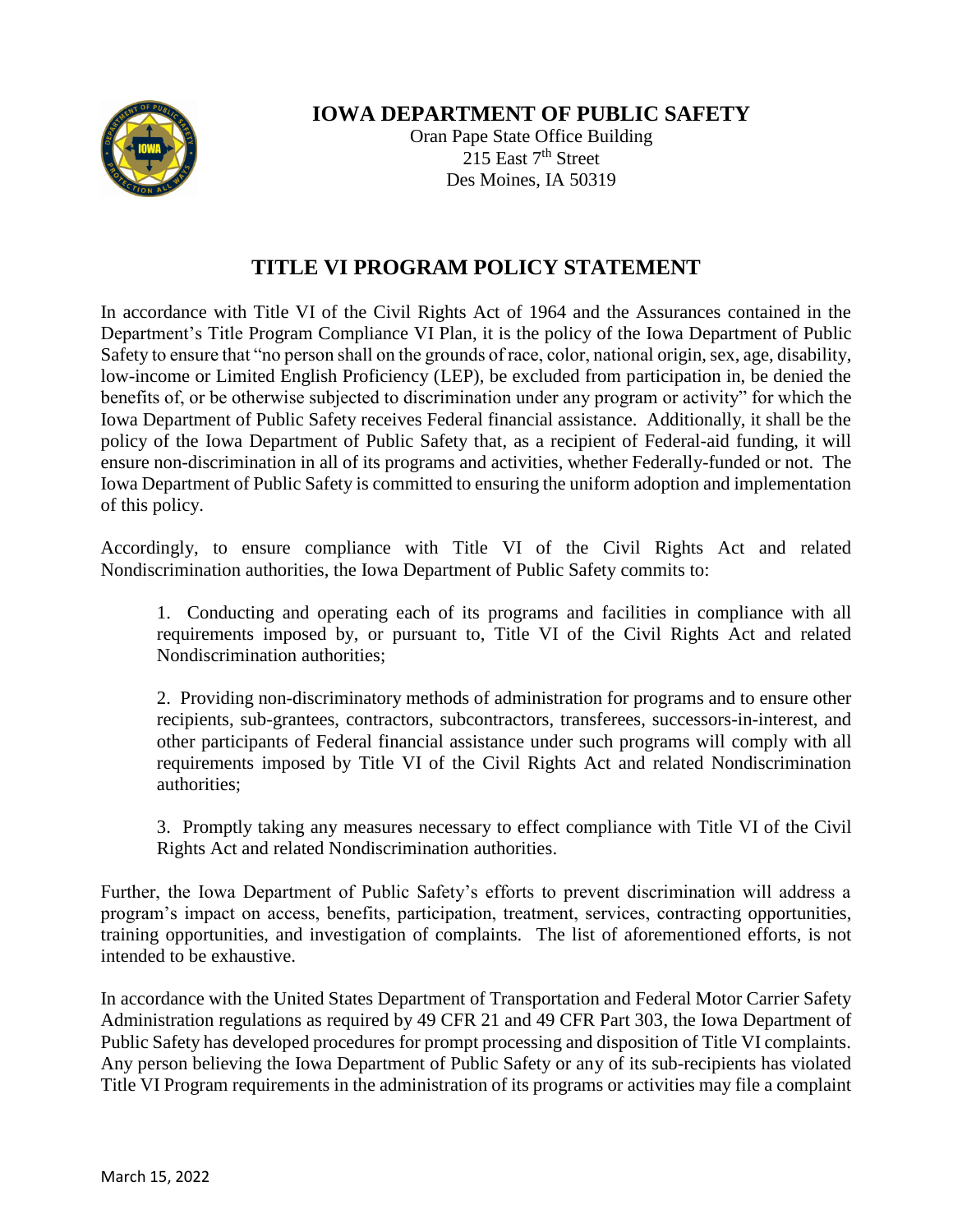with the Iowa Department of Public Safety's Professional Standards Bureau or the Department's Title VI Coordinator.

Overall responsibility for this policy is assigned to the Commissioner of the Iowa Department of Public Safety, located at the Oran Pape State Office Building, 215 East 7<sup>th</sup> Street, Des Moines, Iowa, 50319. Captain Benjamin Lampe is appointed as the Title VI Program Coordinator for the Iowa Department of Public Safety and is responsible for the implementation of the Department's Title VI Program.

Persons with questions, or who require additional information relating to the policy or the implementation of the Iowa Department of Public Safety's Title VI Program, may contact Captain Benjamin Lampe, Coordinator, Title VI Program, Iowa Department of Public Safety, 215 East 7<sup>th</sup> Street, Des Moines, IA 50319, or call 515-725-6100.

\_\_\_\_\_\_\_\_\_\_\_\_\_\_\_\_\_\_\_\_\_\_\_\_\_\_\_\_\_\_\_\_\_\_ \_\_\_\_\_\_\_\_\_\_\_\_\_\_\_\_\_

\_\_\_\_\_\_\_\_\_\_\_\_\_\_\_\_\_\_\_\_\_\_\_\_\_\_\_\_\_\_\_\_\_\_ \_\_\_\_\_\_\_\_\_\_\_\_\_\_\_\_\_\_

Stephan K. Bayens Date Commissioner

Captain Benjamin Lampe Title VI Program Coordinator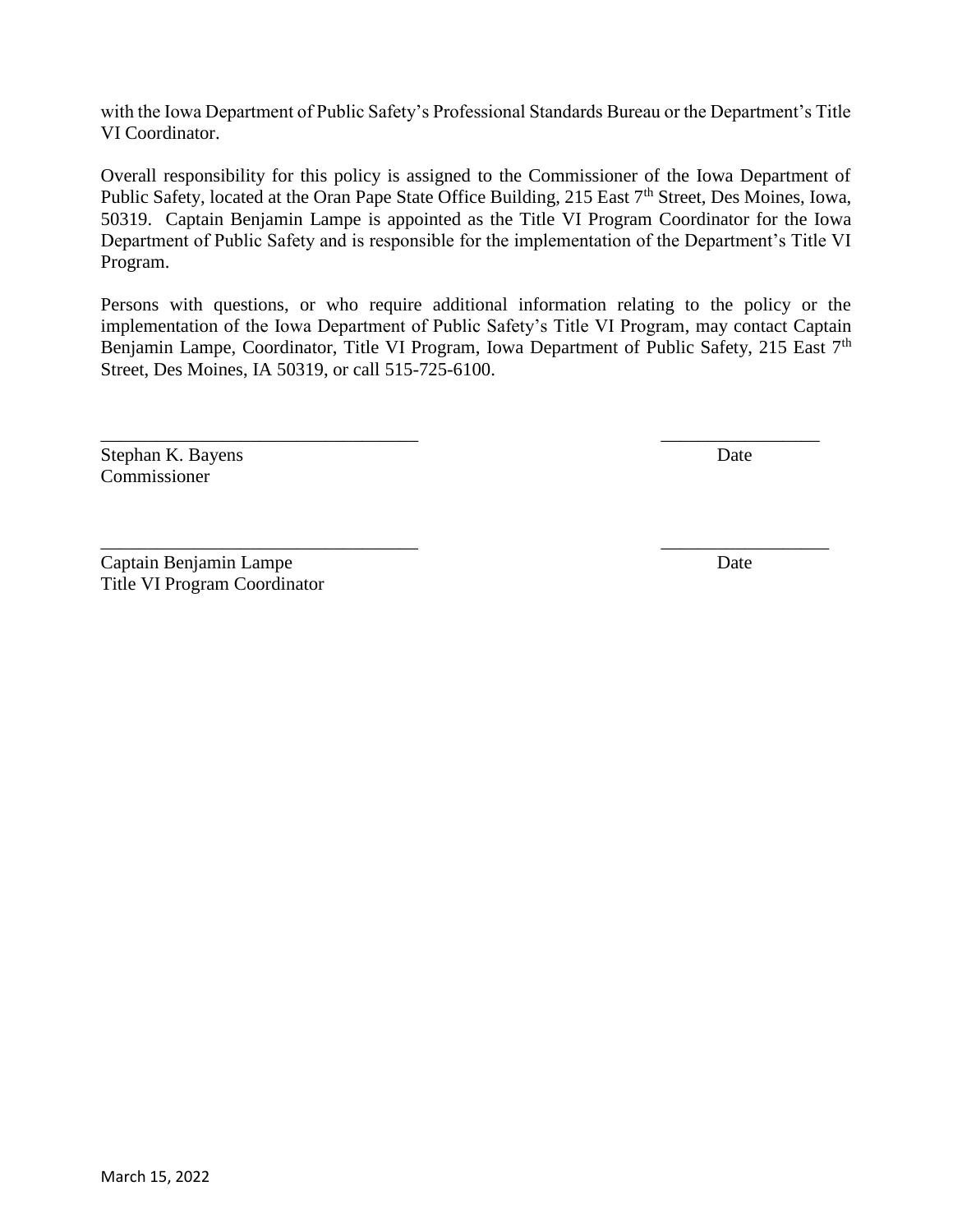#### **The United States Department of Transportation Standard Title VI/Non-Discrimination Assurances DOT Order No. 1050.2A**

The **Iowa Department of Public Safety** (herein referred to as the "Recipient"), **HEREBY AGREES THAT**, as a condition to receiving any Federal financial assistance from the United States Department of Transportation (DOT), through the **Federal Motor Carrier Safety Administration (FMCSA)**, is subject to and will comply with the following:

#### **Statutory/Regulatory Authorities**

- Title VI of the Civil Rights Act of 1964 (42 U.S.C. § 2000d *et seq*., 78 Stat. 252), (prohibits discrimination on the basis of race, color, national origin);
- Federal-Aid Highway Act of 1973, (23 U.S.C. § 324 *et seq*.), (prohibits discrimination on the basis of sex);
- Title IX of the Education Amendments of 1972, as amended, (20 U.S.C. § 1681 *et seq*.), (prohibits discrimination on the basis of sex in education programs or activities);
- Section 504 of the Rehabilitation Act of 1973, (29 U.S.C. § 794 *et seq*.), as amended, (prohibits discrimination on the basis of disability);
- The Age Discrimination Act of 1975, as amended, (42 U.S.C. § 6101 *et seq*.), (prohibits discrimination on the basis of age);
- Americans with Disabilities Act of 1990, as amended, (42 U.S.C. § 12101 *et seq*.), (prohibits discrimination on the basis of disability);
- 49 C.F.R. part 21 (entitled *Nondiscrimination in Federally-Assisted Programs of the Department of Transportation—Effectuation of Title VI of the Civil Rights Act Of 1964*);
- 49 C.F.R. part 27 (entitled *Nondiscrimination on the Basis of Disability in Programs or Activities Receiving Federal Financial Assistance*);
- 49 C.F.R. part 28 (entitled *Enforcement of Nondiscrimination on the Basis of Handicap in Programs or Activities Conducted by the Department of Transportation*);
- 49 C.F.R. part 37 (entitled *Transportation Services For Individuals With Disabilities (ADA)*);
- 49 C.F.R. part 303 (FMCSA's Title VI/Nondiscrimination Regulation);
- 28 C.F.R. part 35 (entitled *Discrimination On The Basis Of Disability In State And Local Government Services*);
- 28 C.F.R. section 50.3 (U.S. Department of Justice Guidelines for Enforcement of Title VI of the Civil Rights Act of 1964);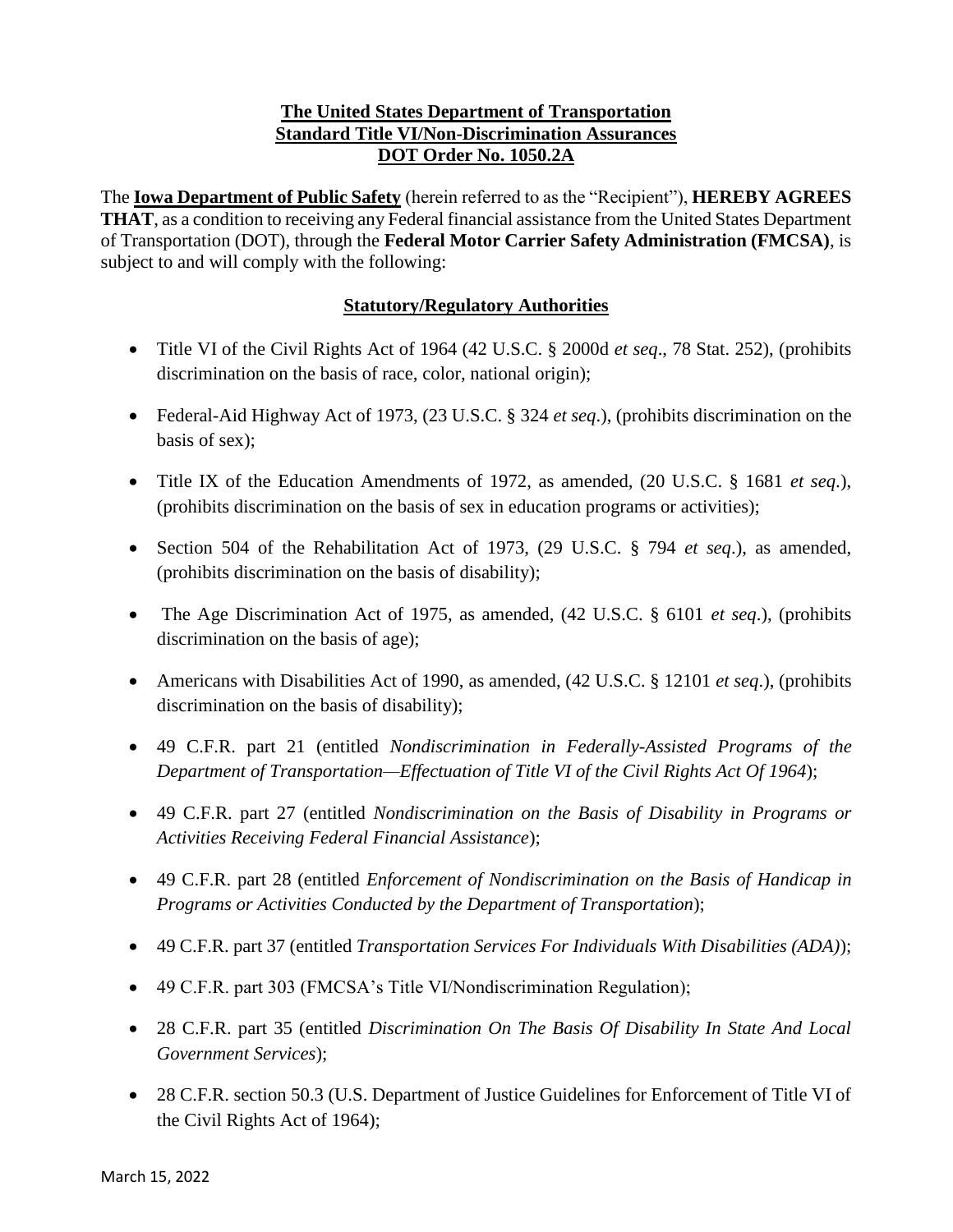The preceding statutory and regulatory cites hereinafter are referred to as the "Acts" and "Regulations," respectively.

Although not applicable to Recipients directly, there are certain Executive Orders and relevant guidance that direct action by Federal agencies regarding their federally assisted programs and activities to which compliance is required by Recipients to ensure Federal agencies carry out their responsibilities. Executive Order 12898 (1995), entitled "Federal Actions to Address Environmental Justice in Minority Populations and Low-Income Populations" emphasizes that Federal agencies should use existing laws to achieve Environmental Justice, in particular Title VI, to ensure nondiscrimination against minority populations. Recipients should be aware that certain Title VI matters raise Environmental Justice concerns and FMCSA intends that all Recipients evaluate and revise existing procedures (as appropriate) to address and implement Environmental Justice considerations. See the following FHWA website for more information and facts about Environmental Justice: [http://www.fhwa.dot.gov/environment/environmental\\_justice/index.cfm](http://www.fhwa.dot.gov/environment/environmental_justice/index.cfm) (last accessed August 13, 2019).

Additionally, Executive Order 13166 (2001) on Limited English Proficiency, according to the U.S. Department of Justice in its Policy Guidance Document dated August 16, 2000 (65 Fed. Reg. at 50123), clarifies the responsibilities associated with the "application of Title VI's prohibition on national origin discrimination when information is provided only in English to persons with limited English proficiency." When receiving Federal funds, Recipients are expected to conduct a four-factor analysis to prevent discrimination based on national origin. (*See also* U.S. DOT's "*Policy Guidance Concerning Recipients' Responsibilities to Limited English Proficient (LEP) Persons,*" dated December 14, 2005, (70 Fed. Reg. at 74087 to 74100).

#### **General Assurances**

In accordance with the Acts, the Regulations, and other pertinent directives, circulars, policy, memoranda, and/or guidance, the Recipient hereby gives assurance that it will promptly take any measures necessary to ensure:

"No person in the United States shall, on the grounds of race, color, national origin, sex, age, disability, low-income, or LEP be excluded from participation in, be denied the benefits of, or be otherwise subjected to discrimination under any program or activity for which the Recipient receives Federal financial assistance from DOT, including the FMCSA."

The Civil Rights Restoration Act of 1987 clarified the original intent of Congress, with respect to Title VI and other non-discrimination requirements (The Age Discrimination Act of 1975, and Section 504 of the Rehabilitation Act of 1973) by restoring the broad, institutional-wide scope and coverage of these non-discrimination statutes and requirements to include all programs and activities of the Recipient, so long as any portion of the program is Federally-assisted.

#### **Specific Assurances**

More specifically, and without limiting the above general Assurances, the Recipient agrees with and gives the following Assurances with respect to its Federally assisted **FMCSA Program**: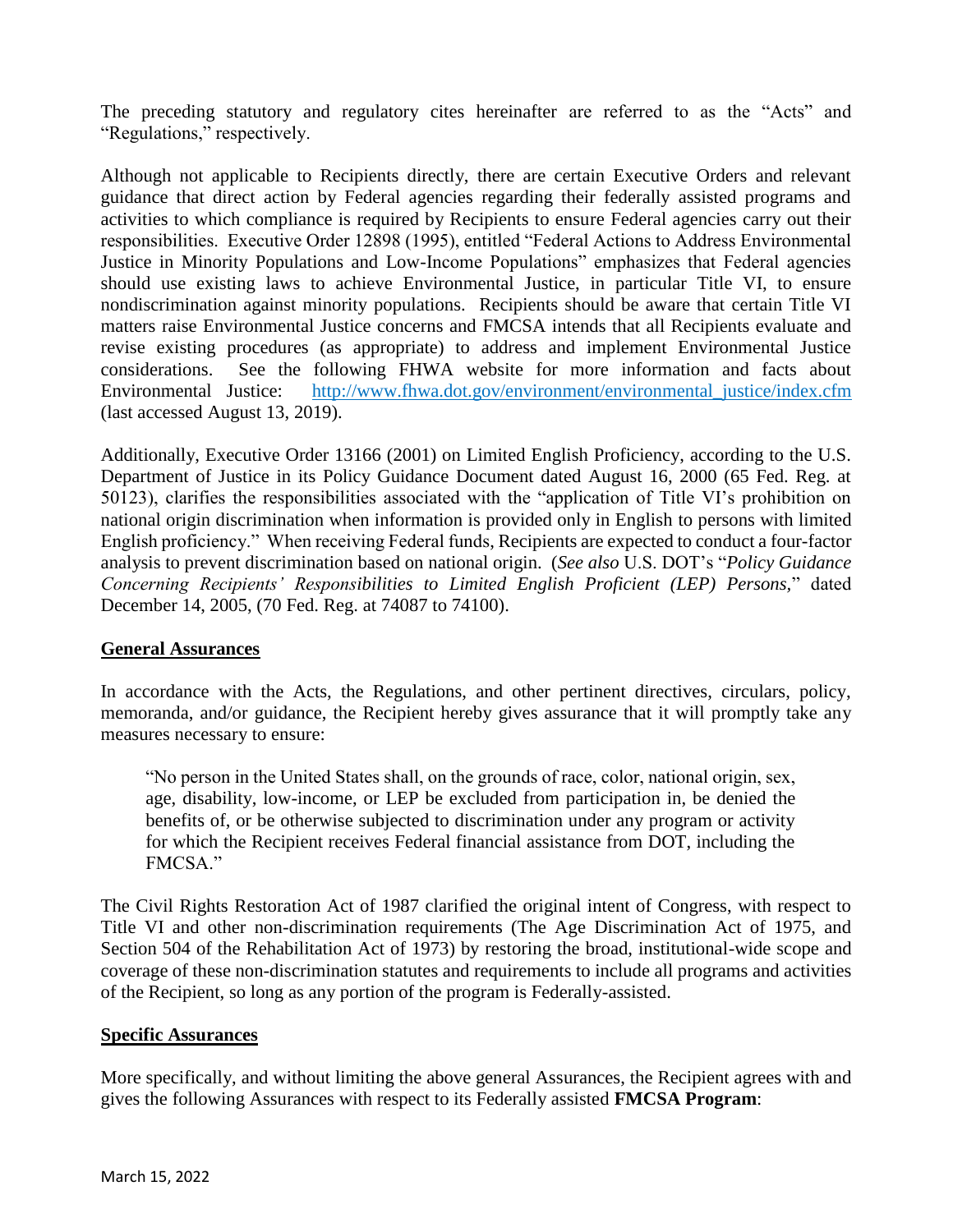- 1. The Recipient agrees that each "activity," "facility," or "program," as defined in 49 C.F.R. §§ 21.23 (b) and 21.23 (e) will be (with regard to an "activity") facilitated, or will be (with regard to a "facility") operated, or will be (with regard to a "program") conducted in compliance with all requirements imposed by, or pursuant to the Acts and the Regulations;
- 2. The Recipient will insert the following notification in all solicitations for bids, requests for proposals for work or material subject to the Acts and the Regulations made in connection with the FMCSA Program and, in adapted form, in all proposals for negotiated agreements regardless of funding source:

"*The Iowa Department of Public Safety, in accordance with the provisions of Title VI of the Civil Rights Act of 1964 (78 Stat. 252, 42 U.S.C. §§ 2000d to 2000d-4) and the Regulations, hereby notifies all bidders that it will affirmatively ensure that any contract entered into pursuant to this advertisement, all contractors will be afforded full opportunity to submit bids in response to this invitation and will not be discriminated against on the grounds of the owner's race, color, national origin, sex, age, disability, income-level, or LEP in consideration for an award.*";

- 3. The Recipient will insert the clauses of Appendix A and E of this Assurance in every contract or agreement subject to the Acts and the Regulations;
- 4. The Recipient will insert the clauses of Appendix B of this Assurance, as a covenant running with the land, in any deed from the United States effecting or recording a transfer of real property, structures, use, or improvements thereon or interest therein to a Recipient;
- 5. That where the Recipient receives Federal financial assistance to construct a facility, or part of a facility, the Assurance will extend to the entire facility and facilities operated in connection therewith;
- 6. That where the Recipient receives Federal financial assistance in the form, or for the acquisition of real property or an interest in real property, the Assurance will extend to rights to space on, over, or under such property;
- 7. That the Recipient will include the clauses set forth in Appendix C and Appendix D of this Assurance, as a covenant running with the land, in any future deeds, leases, licenses, permits, or similar instruments entered into by the Recipient with other parties:
	- a. for the subsequent transfer of real property acquired or improved under the applicable activity, project, or program; and
	- b. for the construction or use of, or access to, space on, over, or under real property acquired or improved under the applicable activity, project, or program.
- 8. That this Assurance obligates the Recipient for the period during which Federal financial assistance is extended to the program, except where the Federal financial assistance is to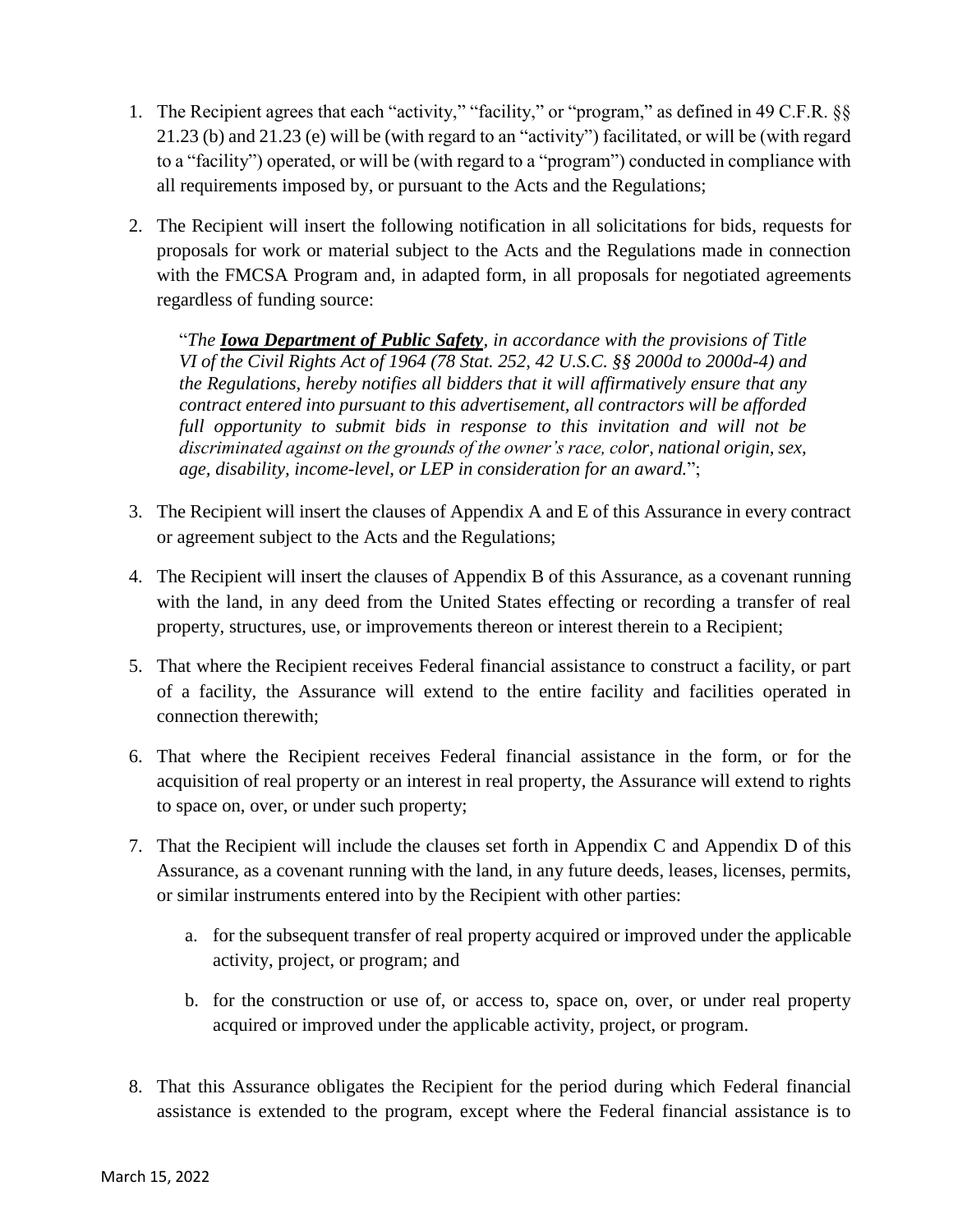provide, or is in the form of, personal property, or real property, or interest therein, or structures or improvements thereon, in which case the Assurance obligates the Recipient, or any transferee for the longer of the following periods:

- a. the period during which the property is used for a purpose for which the Federal financial assistance is extended, or for another purpose involving the provision of similar services or benefits; or
- b. the period during which the Recipient retains ownership or possession of the property.
- 9. The Recipient will provide for such methods of administration for the program as are found by the Secretary of Transportation or the official to whom he/she delegates specific authority to give reasonable guarantee that it, other recipients, sub-recipients, sub-grantees, contractors, subcontractors, consultants, transferees, successors in interest, and other participants of Federal financial assistance under such program will comply with all requirements imposed or pursuant to the Acts, the Regulations, and this Assurance.
- 10. The Recipient agrees that the United States has a right to seek judicial enforcement with regard to any matter arising under the Acts, the Regulations, and this Assurance.

By signing this ASSURANCE, **the Iowa Department of Public Safety** also agrees to comply (and require any sub-recipients, sub-grantees, contractors, successors, transferees, and/or assignees to comply) with all applicable provisions governing the **FMCSA** access to records, accounts, documents, information, facilities, and staff. The Iowa Department of Public Safety recognizes it must comply with any program or compliance reviews, and/or complaint investigations conducted by the **FMCSA**. The Iowa Department of Public Safety must keep records, reports, and submit the material for review upon request to **FMCSA**, or its designee in a timely, complete, and accurate way. Additionally, the Iowa Department of Public Safety must comply with all other reporting, data collection, and evaluation requirements, as prescribed by law or detailed in program guidance.

**The Iowa Department of Public Safety** gives this ASSURANCE in consideration of and for obtaining any Federal grants, loans, contracts, agreements, property, and/or discounts, or other Federal-aid and Federal financial assistance extended after the date hereof to the recipients by the Department of Transportation under the **FMCSA Program**. This ASSURANCE is binding on the State of Iowa, other recipients, sub-recipients, sub-grantees, contractors, subcontractors and their subcontractors', transferees, successors in interest, and any other participants in the **FMCSA Program.** The person(s) signing below is authorized to sign this ASSURANCE on behalf of the Recipient.

> **\_\_\_Iowa Department of Public Safety\_\_\_\_** *(Name of Recipient)*

**by\_\_\_\_\_\_\_\_\_\_\_\_\_\_\_\_\_\_\_\_\_\_\_\_\_\_\_\_\_\_\_\_\_\_\_\_\_\_\_\_\_\_\_\_\_\_\_\_\_\_\_\_\_**

**(***Signature of Authorized Official***)**

DATED\_\_\_\_\_\_\_\_\_\_\_\_\_\_\_\_\_\_\_\_\_\_\_\_\_\_\_\_\_\_\_\_\_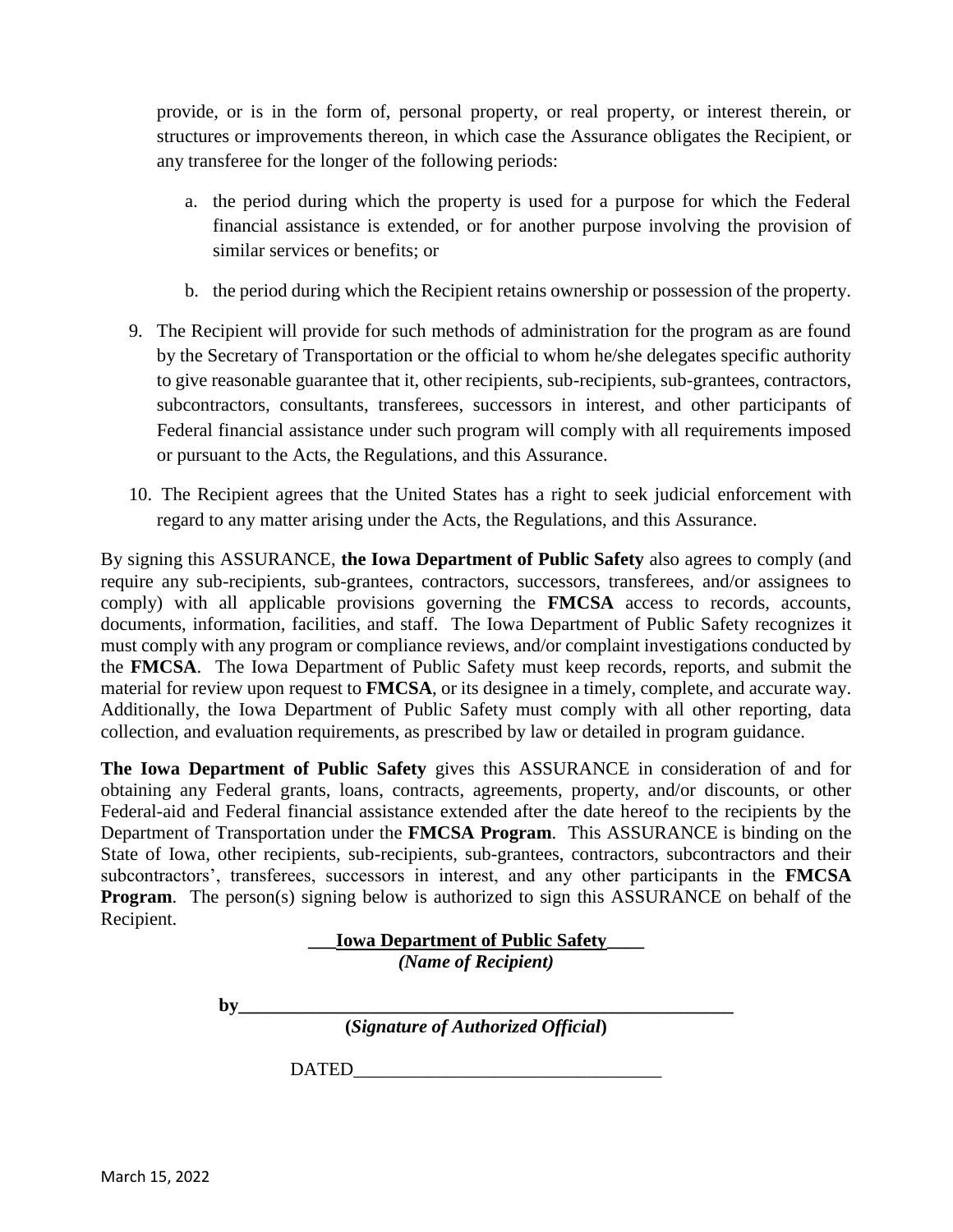#### **APPENDIX A**

During the performance of this contract, the contractor, for itself, its assignees, and successors in interest (hereinafter referred to as the "contractor") agrees as follows:

- 1. **Compliance with Regulations:** The contractor (hereinafter includes consultants) will comply with the Acts and the Regulations relative to Nondiscrimination in Federally-assisted programs of the U.S. Department of Transportation, Federal Motor Carrier Safety Administration (FMCSA), as they may be amended from time to time, which are herein incorporated by reference and made a part of this contract.
- 2. **Nondiscrimination:** The contractor, with regard to the work performed by it during the contract, will not discriminate on the grounds of race, color, national origin, sex, age, disability, income-level, or LEP in the selection and retention of subcontractors, including procurements of materials and leases of equipment. The contractor will not participate directly or indirectly in the discrimination prohibited by the Acts and the Regulations as set forth in Appendix E, including employment practices when the contract covers any activity, project, or program set forth in Appendix B of 49 C.F.R. part 21.
- 3. **Solicitations for Subcontracts, Including Procurements of Materials and Equipment:** In all solicitations, either by competitive bidding, or negotiation made by the contractor for work to be performed under a subcontract, including procurements of materials, or leases of equipment, each potential subcontractor or supplier will be notified by the contractor of the contractor's obligations under this contract and the Acts and the Regulations relative to Nondiscrimination on the grounds of race, color, national origin, sex, age, disability, income-level, or LEP.
- 4. **Information and Reports:** The contractor will provide all information and reports required by the Acts, the Regulations and directives issued pursuant thereto and will permit access to its books, records, accounts, other sources of information, and its facilities as may be determined by the Recipient or the FMCSA to be pertinent to ascertain compliance with such Acts, Regulations, and instructions. Where any information required of a contractor is in the exclusive possession of another who fails or refuses to furnish the information, the contractor will so certify to the Recipient or the FMCSA, as appropriate, and will set forth what efforts it has made to obtain the information.
- 5. **Sanctions for Noncompliance:** In the event of a contractor's noncompliance with the Nondiscrimination provisions of this contract, the Recipient will impose such contract sanctions as it or the FMCSA may determine to be appropriate, including, but not limited to: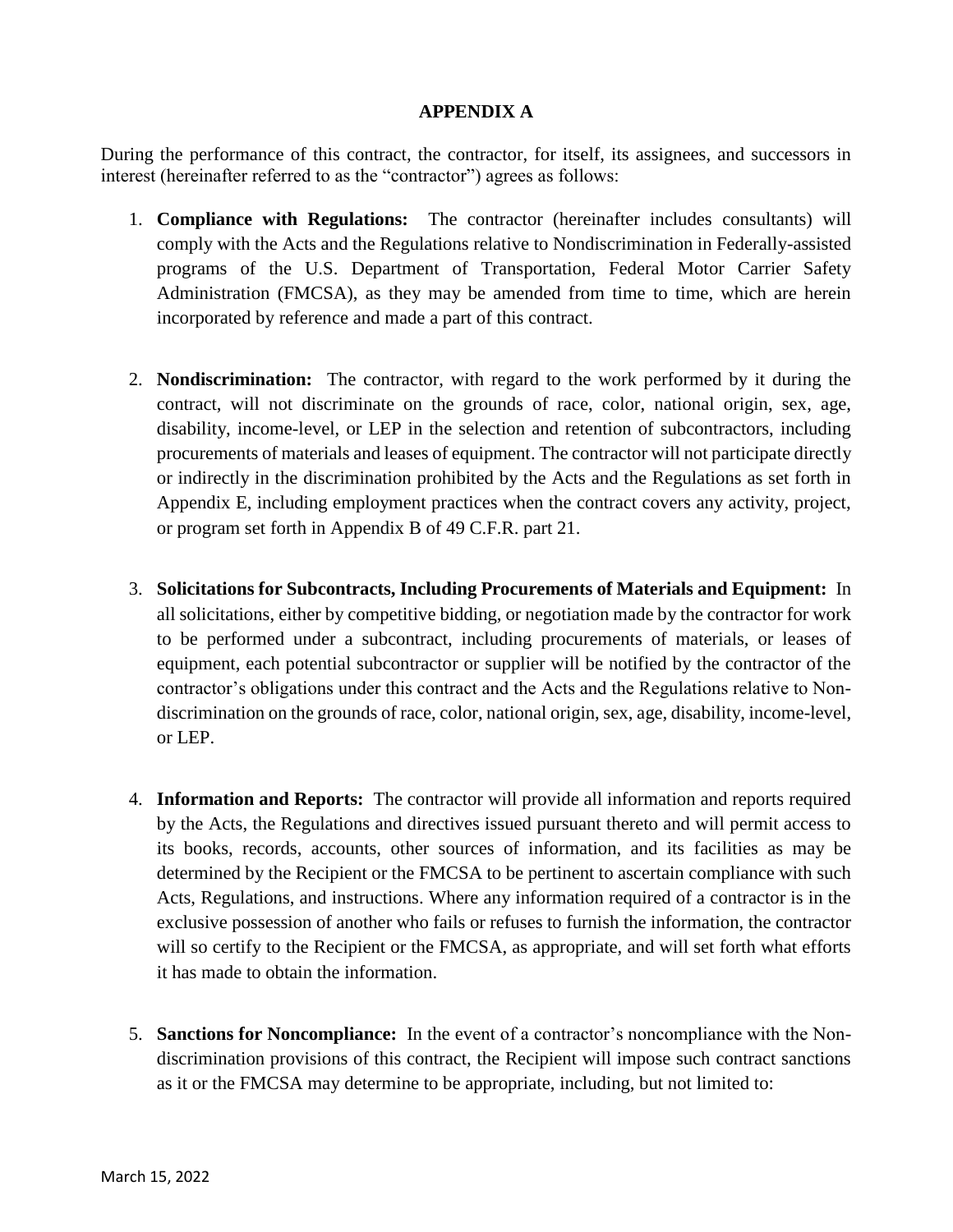- a. withholding payments to the contractor under the contract until the contractor complies; and/or
- b. cancelling, terminating, or suspending a contract, in whole or in part.
- 6. **Incorporation of Provisions:** The contractor will include the provisions of paragraphs one through six in every subcontract, including procurements of materials and leases of equipment, unless exempt by the Acts, the Regulations and directives issued pursuant thereto. The contractor will take action with respect to any subcontract or procurement as the Recipient or the FMCSA may direct as a means of enforcing such provisions including sanctions for noncompliance. Provided, that if the contractor becomes involved in, or is threatened with litigation by a subcontractor, or supplier because of such direction, the contractor may request the Recipient to enter into any litigation to protect the interests of the Recipient. In addition, the contractor may request the United States to enter into the litigation to protect the interests of the United States.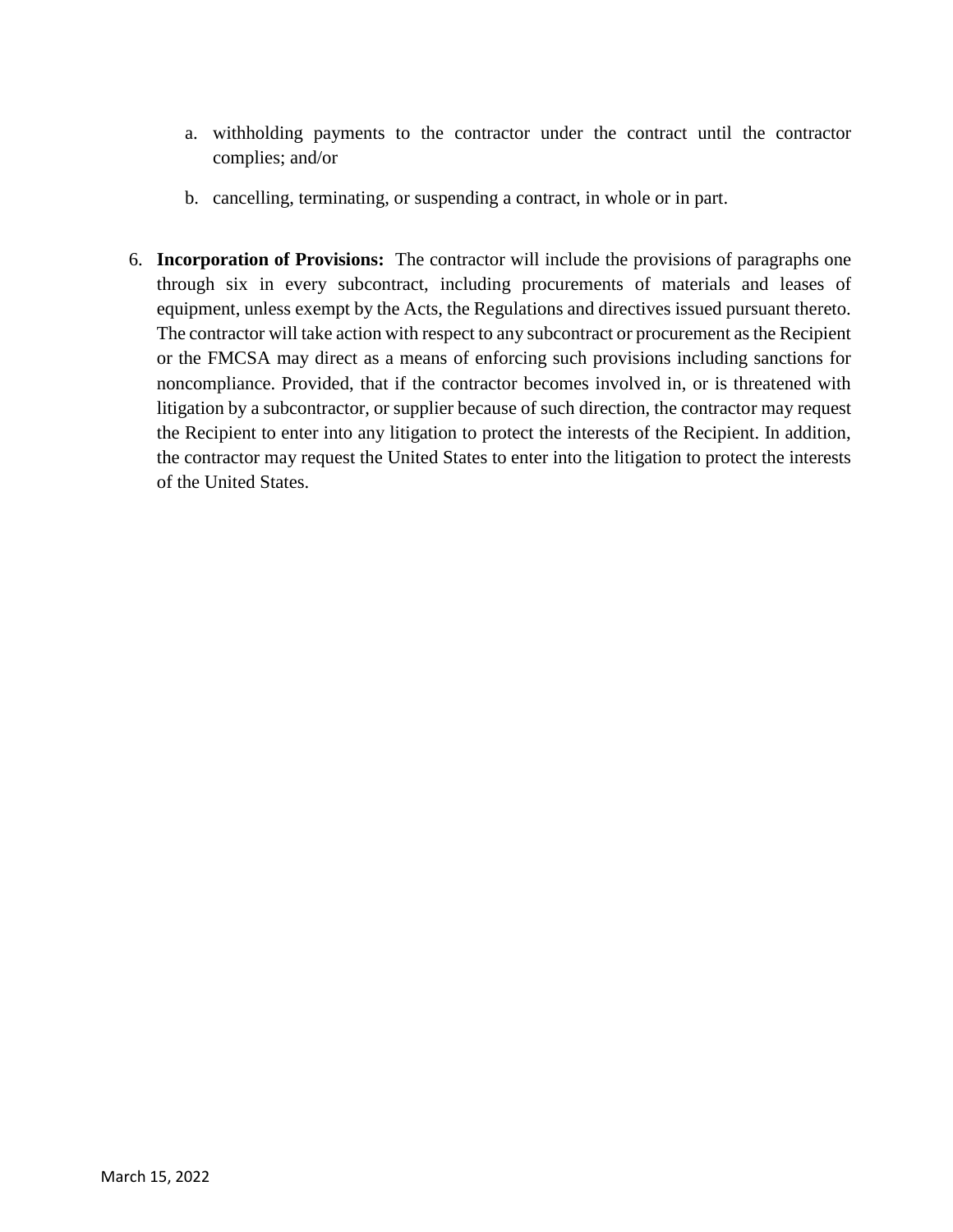#### **CLAUSES FOR DEEDS TRANSFERING UNITED STATES PROPERTY**

#### **APPENDIX B**

The following clauses will be included in deeds effecting or recording the transfer of real property, structures, or improvements thereon, or granting interest therein from the United States pursuant to the provisions of Assurance 4:

**NOW, THEREFORE,** the Department of Transportation as authorized by law and upon the condition that the Iowa Department of Public Safety will accept title to the lands and maintain the project constructed thereon in accordance with the Uniform Administrative Requirement, Cost Principles, and Audit Requirements for Federal Awards, the Regulations for the Administration of **Federal Motor Carrier Safety Administration (FMCSA) Program,** and the policies and procedures prescribed by the **FMCSA** of the Department of Transportation in accordance and in compliance with all requirements imposed by Title 49, Code of Federal Regulations, Department of Transportation, subtitle A, Office of the Secretary, part 21, Non-discrimination in Federally-assisted programs of the Department of Transportation pertaining to and effectuating the provisions of Title VI of the Civil Rights Act of 1964 (78 Stat. 252; 42 U.S.C. § 2000d to 2000d-4), does hereby remise, release, quitclaim and convey unto the Iowa Department of Public Safety all the right, title and interest of the Department of Transportation in and to said lands described in Exhibit "A" attached hereto and made a part hereof.

#### **(HABENDUM CLAUSE)**

**TO HAVE AND TO HOLD** said lands and interests therein unto Iowa Department of Public Safety and its successors forever, subject, however, to the covenants, conditions, restrictions and reservations herein contained as follows, which will remain in effect for the period during which the real property or structures are used for a purpose for which Federal financial assistance is extended or for another purpose involving the provision of similar services or benefits and will be binding on the Iowa Department of Public Safety, its successors and assigns.

The Iowa Department of Public Safety, in consideration of the conveyance of said lands and interests in lands, does hereby covenant and agree as a covenant running with the land for itself, its successors and assigns, (1) that no person will on the grounds of race, color, national origin, sex, age, disability, income-level, or LEP be excluded from participation in, be denied the benefits of, or be otherwise subjected to discrimination with regard to any facility located wholly or in part on, over, or under such lands hereby conveyed, (2) that the Iowa Department of Public Safety will use the lands and interests in lands and interests in lands so conveyed, in compliance with all requirements imposed by or pursuant to Title 49, Code of Federal Regulations, Department of Transportation, subtitle A, Office of the Secretary, part 21, Nondiscrimination in Federally-assisted programs of the Department of Transportation, Effectuation of Title VI of the Civil Rights Act of 1964, and as said Regulations and Acts may be amended, and (3) that in the event of breach of any of the abovementioned non-discrimination conditions, the Department will have a right to enter or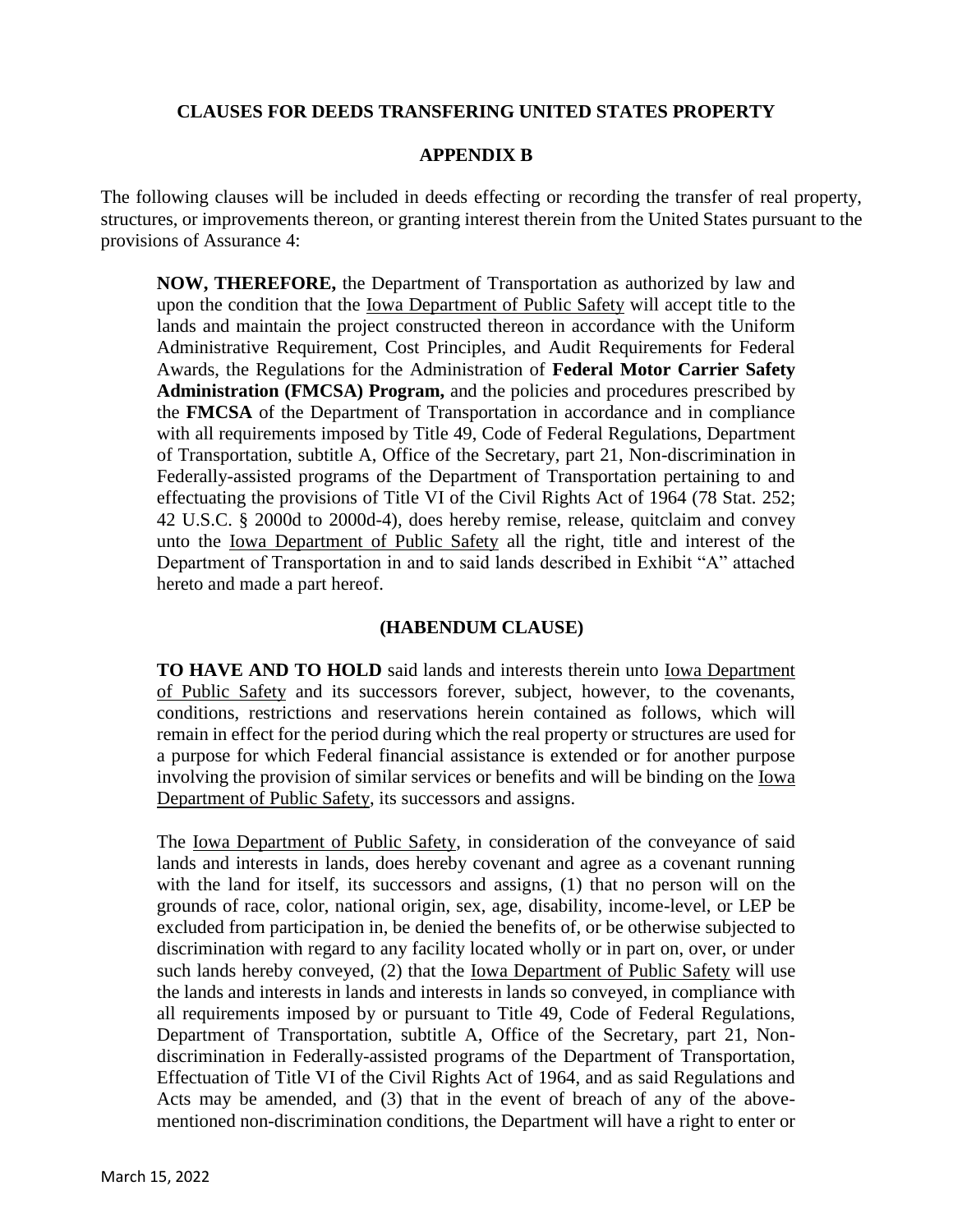re-enter said lands and facilities on said land, and that above described land and facilities will thereon revert to and vest in and become the absolute property of the Department of Transportation and its assigns as such interest existed prior to this instruction.\*

(\*Reverted clause and related language to be used only when it is determined that such a clause is necessary in order to effectuate the purpose of Title VI.)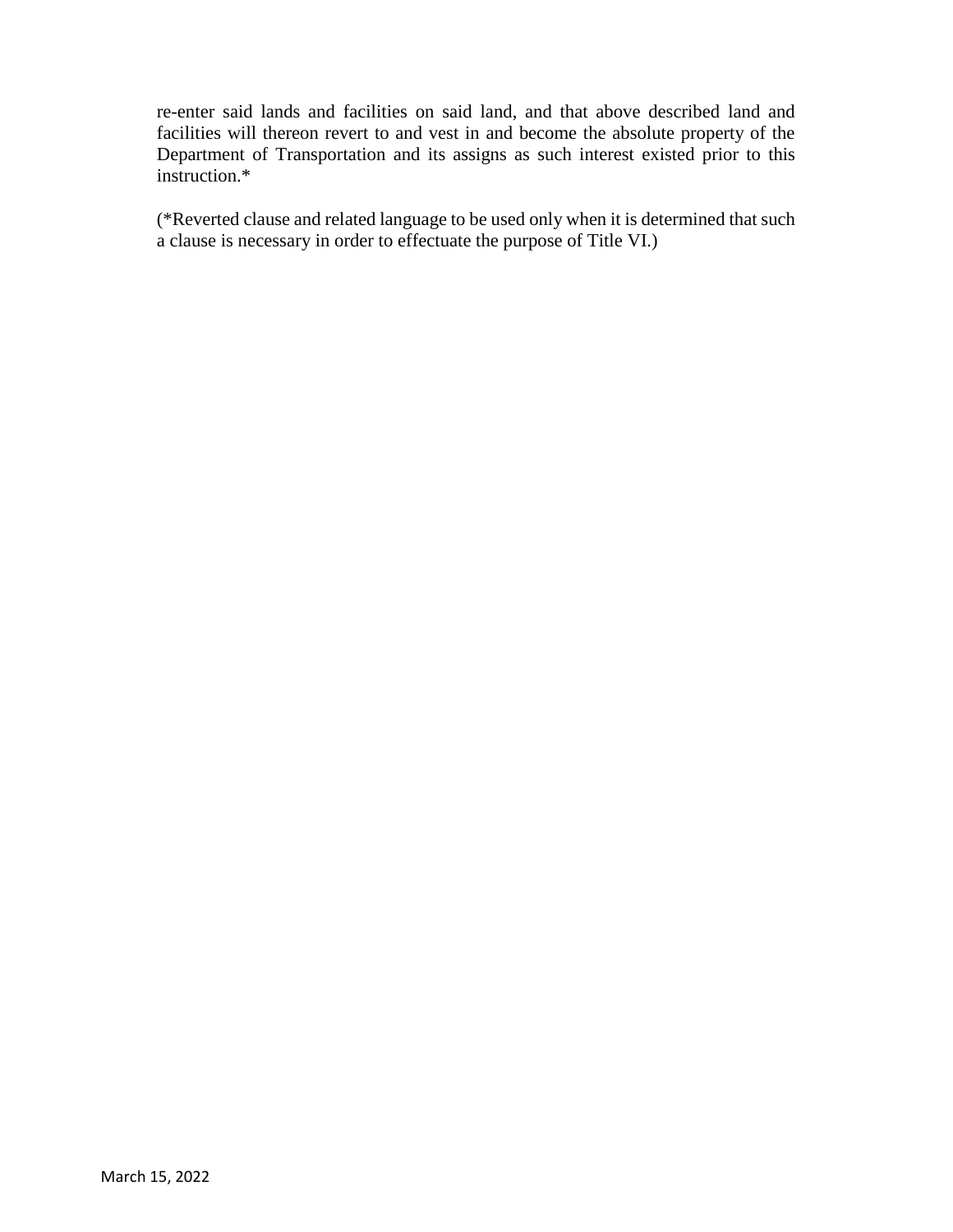#### **CLAUSES FOR TRANSFER OF REAL PROPERTY ACQUIRED OR IMPROVED UNDER THE ACTIVITY, FACILITY OR PROGRAM**

#### **APPENDIX C**

The following clauses will be included in deeds, licenses, leases, permits, or similar instruments entered into by the <u>Iowa Department of Public Safety</u> pursuant to the provisions of Assurance 7(a):

- A. The (grantee, lessee, permittee, etc. as appropriate) for himself/herself, his/her heirs, personal representatives, successors in interest, and assigns, as a part of the consideration hereof, does hereby covenant and agree [in the case of deeds and leases add "as a covenant running with the land"] that:
	- 1. In the event facilities are constructed, maintained, or otherwise operated on the property described in this (deed, license, lease, permit, etc.) for a purpose for which a Department of Transportation activity, facility, or program is extended or for another purpose involving the provision of similar services or benefits, the (grantee, licensee, lessee, permittee, etc.) will maintain and operate such facilities and services in compliance with all requirements imposed by the Acts and Regulations (as may be amended) such that no person on the grounds of race, color, national origin, sex, age, disability, income-level, or LEP will be excluded from participation in, denied the benefits of, or be otherwise subjected to discrimination in the use of said facilities.\*
- B. With respect to licenses, leases, permits, etc., in the event of breach of any of the above Nondiscrimination covenants, Iowa Department of Public Safety will have the right to terminate the (lease, license, permit, etc.) and to enter, re-enter, and repossess said lands and facilities thereon, and hold the same as if the (lease, license, permit, etc.) had never been made or issued.\*
- C. With respect to a deed, in the event of breach of any of the above Non-discrimination covenants, the Iowa Department of Public Safety will have the right to enter or re-enter the lands and facilities thereon, and the above described lands and facilities will there upon revert to and vest in and become the absolute property of the Iowa Department of Public Safety and its assigns.\*

(\*Reverted clause and related language to be used only when it is determined that such a clause is necessary to effectuate the purpose of Title VI.)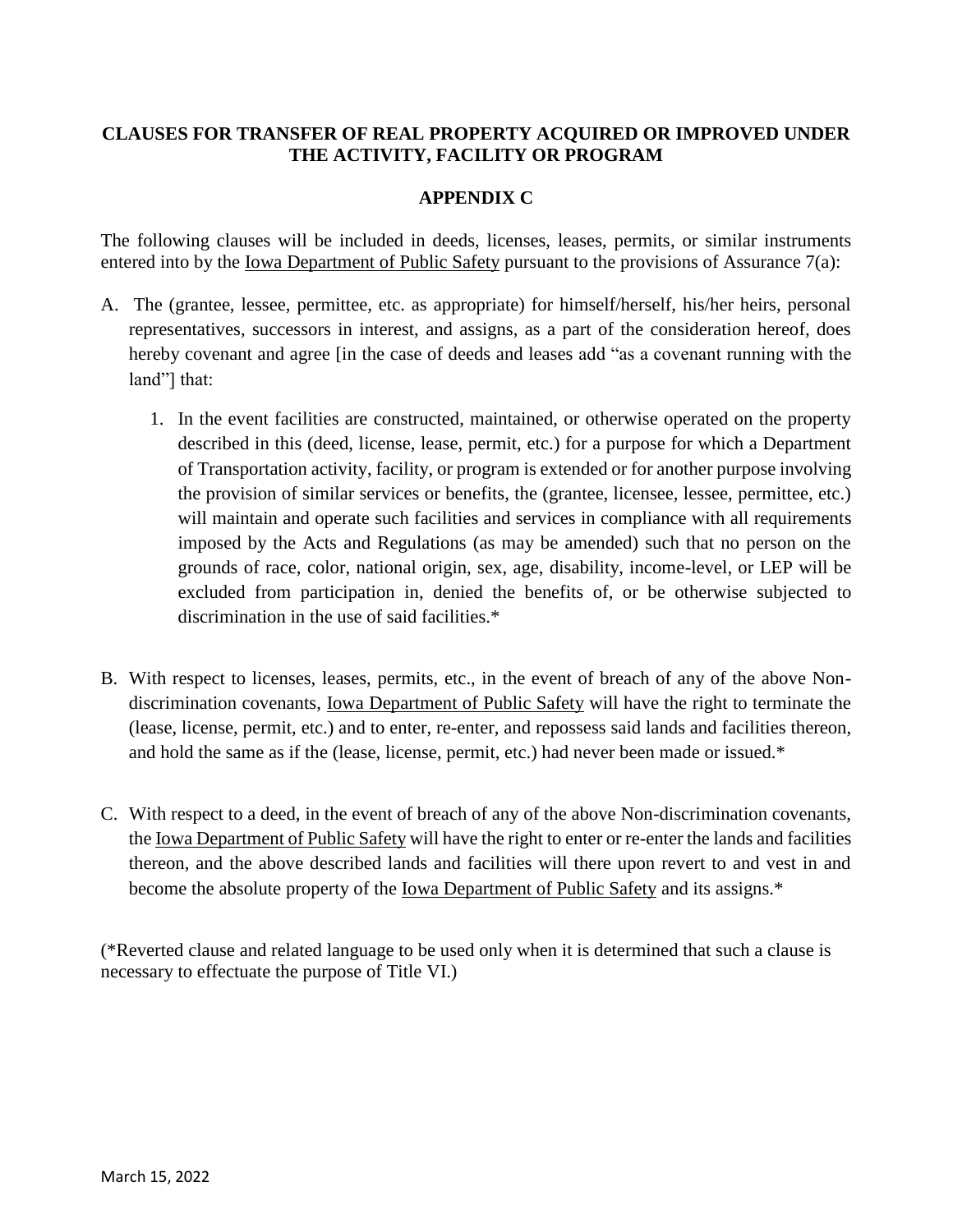#### **CLAUSES FOR CONSTRUCTION/USE/ACCESS TO REAL PROPERTY ACQUIRED UNDER THE ACTIVITY, FACILITY OR PROGRAM**

#### **APPENDIX D**

The following clauses will be included in deeds, licenses, permits, or similar instruments/ agreements entered into by Iowa Department of Public Safety pursuant to the provisions of Assurance 7(b):

- A. The (grantee, licensee, permittee, etc., as appropriate) for himself/herself, his/her heirs, personal representatives, successors in interest, and assigns, as a part of the consideration hereof, does hereby covenant and agree (in the case of deeds and leases add, "as a covenant running with the land") (1) that no person on the ground of race, color, national origin, sex, age, disability, income-level, or LEP will be excluded from participation in, denied the benefits of, or be otherwise subjected to discrimination in the use of said facilities, (2) that in the construction of any improvements on, over, or under such land, and the furnishing of services thereon, no person on the ground of race, color, national origin, sex, age, disability, incomelevel, or LEP will be excluded from participation in, denied the benefits of, or otherwise be subjected to discrimination, (3) that the (grantee, licensee, lessee, permittee, etc.) will use the premises in compliance with all other requirements imposed by or pursuant to the Acts and Regulations, as amended, set forth in this Assurance.\*
- B. With respect to (licenses, leases, permits, etc.), in the event of breach of any of the above Nondiscrimination covenants, <u>Iowa Department of Public Safety</u> will have the right to terminate the (license, permit, etc., as appropriate) and to enter or re-enter and repossess said land and the facilities thereon, and hold the same as if said (license, permit, etc., as appropriate) had never been made or issued.\*
- C. With respect to deeds, in the event of breach of any of the above Non-discrimination covenants, Iowa Department of Public Safety will there upon revert to and vest in and become the absolute property of Iowa Department of Public Safety and its assigns.\*

(\*Reverted clause and related language to be used only when it is determined that such a clause is necessary to effectuate the purpose of Title VI.)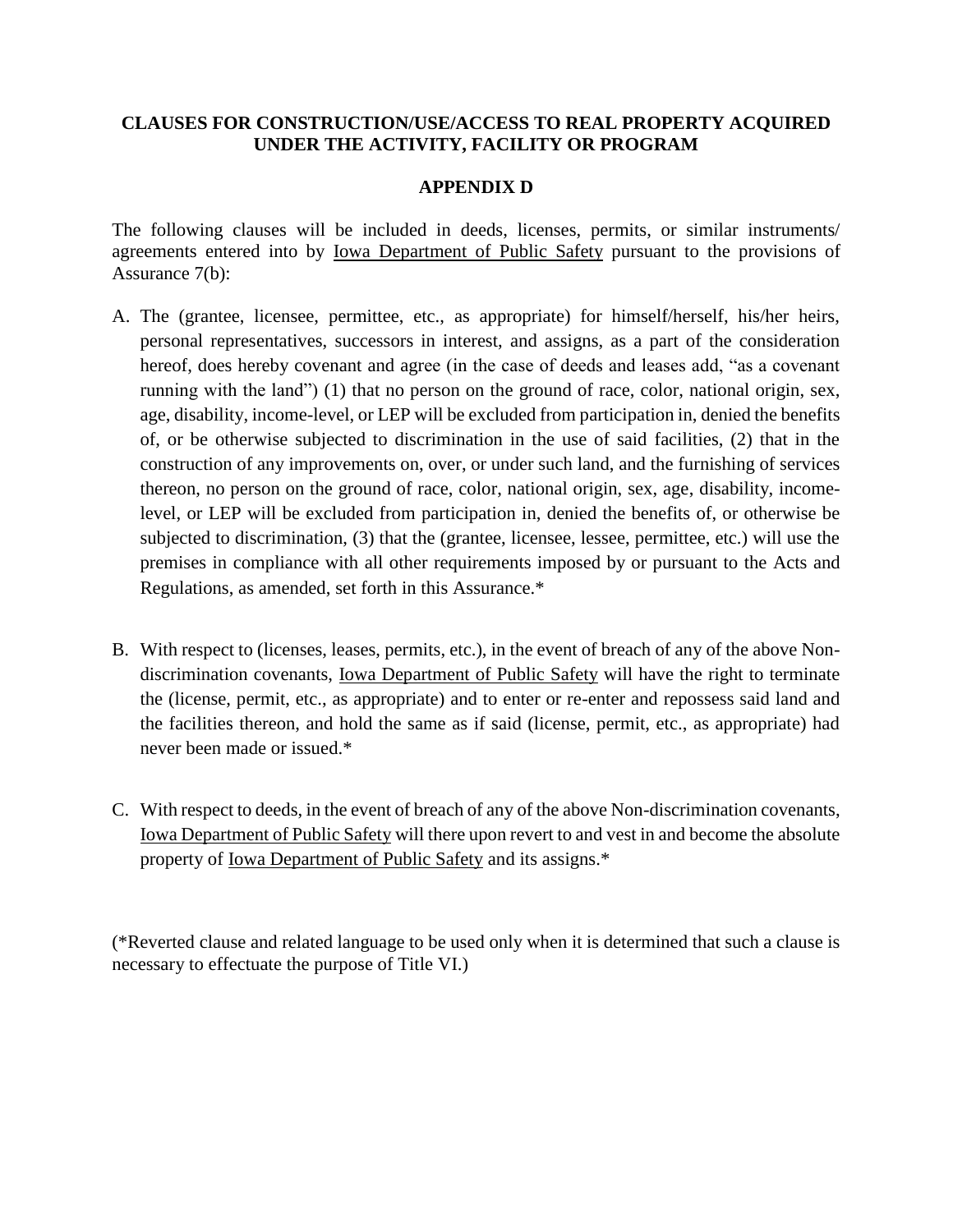#### **APPENDIX E**

During the performance of this contract, the contractor, for itself, its assignees, and successors in interest (hereinafter referred to as the "contractor") agrees to comply with the following nondiscrimination statutes and authorities; including but not limited to:

- Title VI of the Civil Rights Act of 1964 (78 Stat. 252, 42 U.S.C. § 2000d *et seq*.), (prohibits discrimination on the basis of race, color, national origin), as implemented by [49 C.F.R. §](http://www.gpo.gov/fdsys/pkg/CFR-2011-title49-vol1/xml/CFR-2011-title49-vol1-part21.xml)  21.1 *[et seq](http://www.gpo.gov/fdsys/pkg/CFR-2011-title49-vol1/xml/CFR-2011-title49-vol1-part21.xml)*. and 49 C.F.R. part 303;
- The Uniform Relocation Assistance and Real Property Acquisition Policies Act of 1970, (42 U.S.C. § 4601) (prohibits unfair treatment of persons displaced or whose property has been acquired because of Federal or Federal-aid programs and projects);
- Federal-Aid Highway Act of 1973 (23 U.S.C. § 324 *et seq*.) (prohibits discrimination on the basis of sex);
- Section 504 of the Rehabilitation Act of 1973, as amended (29 U.S.C. § 794 *et seq*.) (prohibits discrimination on the basis of disability); and 49 C.F.R. part 27;
- The Age Discrimination Act of 1975, as amended (42 U.S.C. § 6101 *et seq*.) (prohibits discrimination on the basis of age);
- Airport and Airway Improvement Act of 1982 (Pub. L. 97-248 (1982)), as amended (prohibits discrimination based on race, creed, color, national origin, or sex);
- The Civil Rights Restoration Act of 1987 [\(102 Stat. 28\)](http://www.gpo.gov/fdsys/pkg/STATUTE-102/pdf/STATUTE-102-Pg28.pdf) ("....which restore[d] the broad scope of coverage and to clarify the application of title IX of the Education Amendments of 1972, section 504 of the Rehabilitation Act of 1973, the Age Discrimination Act of 1975, and title VI of the Civil Rights Act of 1964.");
- Titles II and III of the Americans with Disabilities Act, which prohibit discrimination on the basis of disability in the operation of public entities, public and private transportation systems, places of public accommodation, and certain testing entities (42 U.S.C. §§ 12131 -- 12189), as implemented by Department of Justice regulations at 28 C.F.R. parts 35 and 36, and Department of Transportation regulations at 49 C.F.R. parts 37 and 38;
- The Federal Aviation Administration's Non-discrimination statute (49 U.S.C. § 47123) (prohibits discrimination on the basis of race, color, national origin, and sex);
- Executive Order 12898, Federal Actions to Address Environmental Justice in Minority Populations and Low-Income Populations, which ensures non-discrimination against minority populations by discouraging programs, policies, and activities with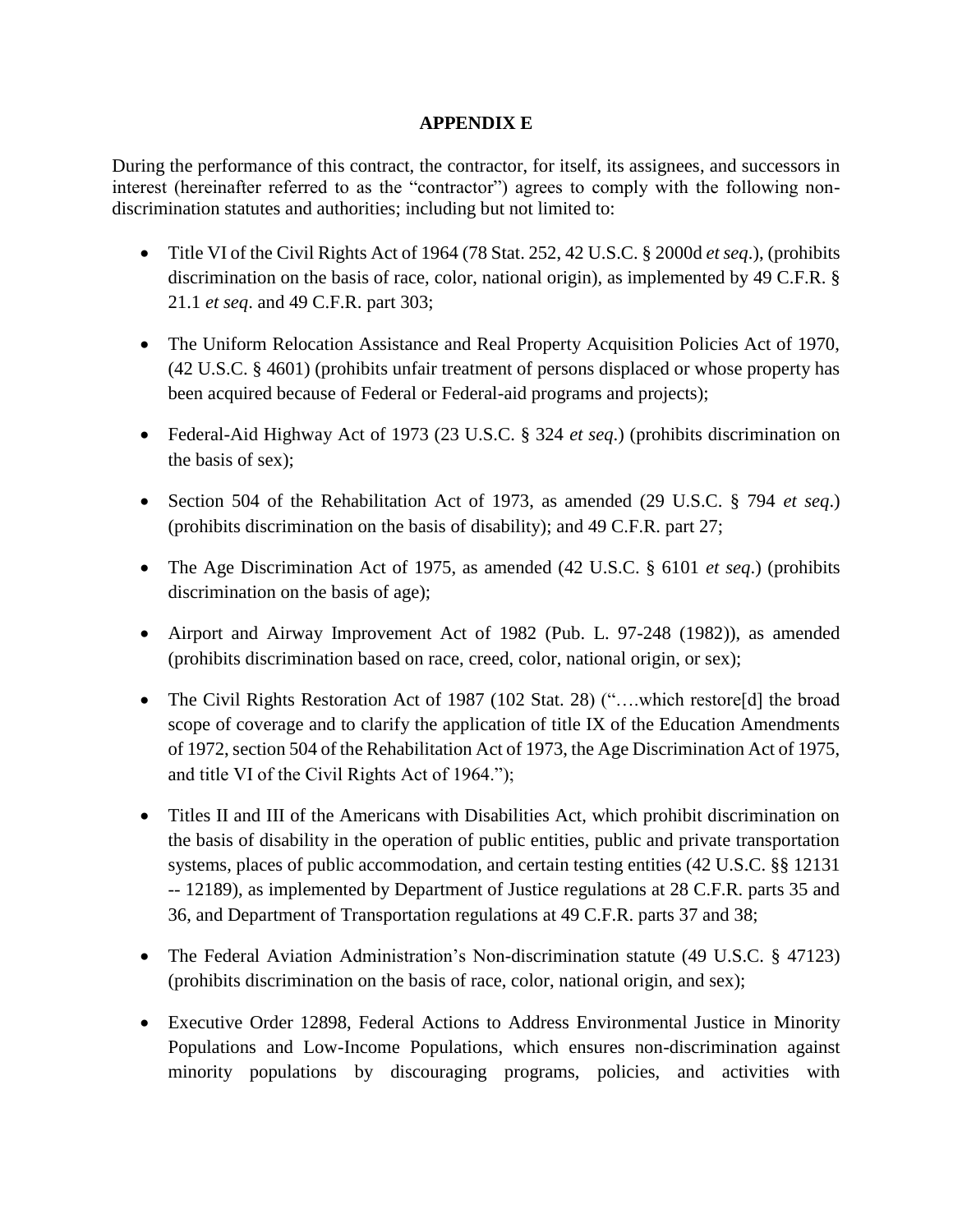disproportionately high and adverse human health or environmental effects on minority and low-income populations;

- Executive Order 13166, Improving Access to Services for Persons with Limited English Proficiency, and resulting agency guidance, national origin discrimination includes discrimination because of limited English proficiency (LEP). To ensure compliance with Title VI, you must take reasonable steps to ensure that LEP persons have meaningful access to your programs (70 Fed. Reg. at 74087 to 74100);
- Title IX of the Education Amendments of 1972, as amended, which prohibits you from discriminating because of sex in education programs or activities (20 U.S.C. § 1681 *et seq*).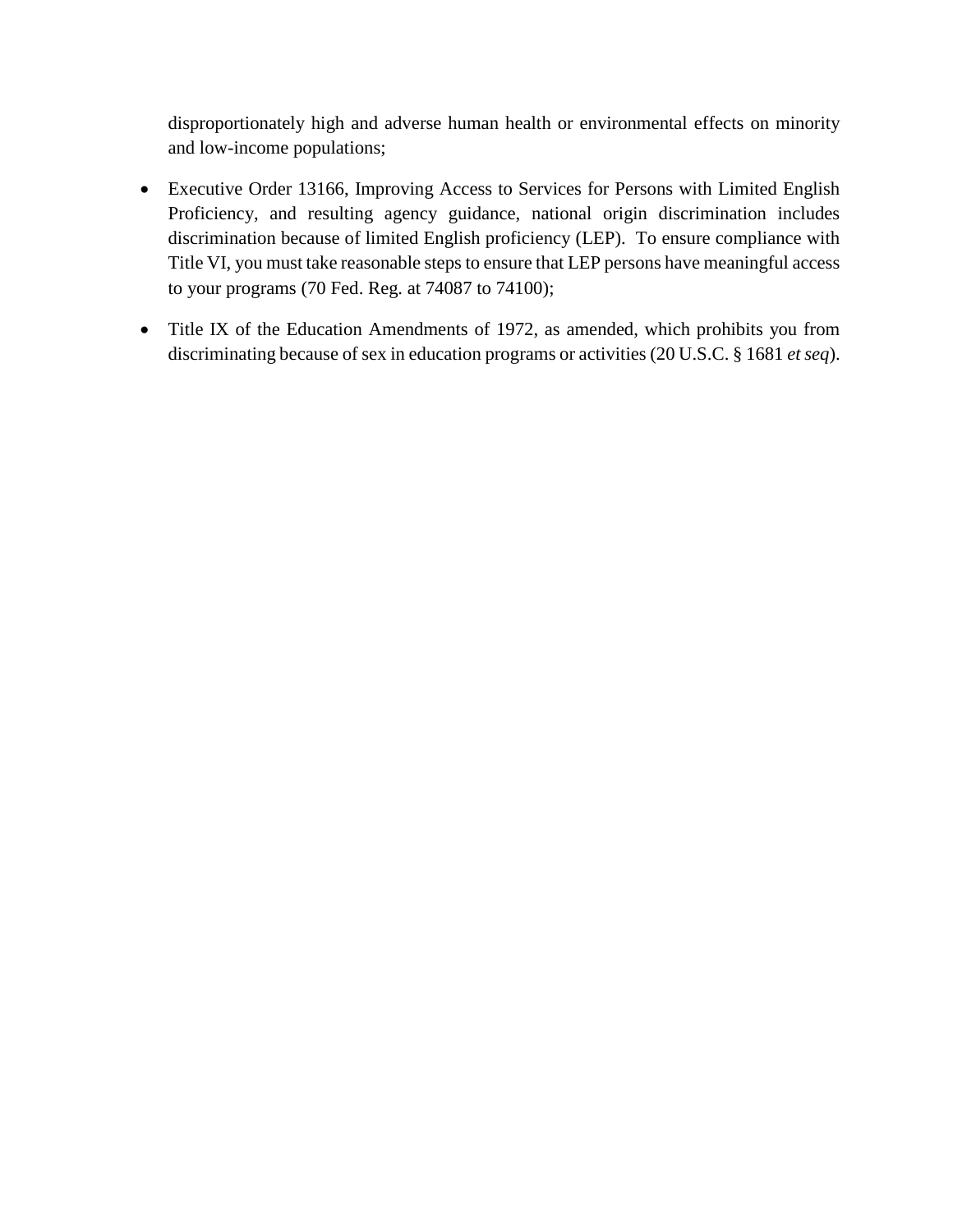#### **DESCRIPTION OF FEDERAL AID PROGRAMS**

The Iowa Department of Public Safety is seeking to apply for and receive Motor Carrier Safety Assistance Program (MCSAP) basic and incentive grants through the Federal Motor Carrier Safety Administration. The Iowa Department of Public Safety also may seek to obtain additional FMCSA grant funding through High Priority, Safety Data Improvement, and Performance and Registration Information Systems Management grant programs. The Iowa Department of Public Safety, through the MCSAP funding received under the grant funds allocated to the Iowa Department of Transportation, has developed strategies aimed at reducing crashes, injuries and fatalities involving large trucks and buses. Through the MCSAP funding, the Department has assigned 42 Iowa State Patrol troopers, who have plenary law enforcement authority throughout the State of Iowa, to focus on identifying dangerous or impaired drivers of large vehicles and taking appropriate enforcement actions that promote the safety of all motorists. Those troopers have all completed training and are certified to conduct the inspections of commercial motor vehicles (CMV). The troopers are supervised by an Iowa State Patrol sergeant, lieutenant and captain. They are supported by administrative and financial support staff. The receipt of federal aid from the FMCSA enables the Iowa Department of Public Safety and the Iowa State Patrol to further this important safety mission for the benefit of all who travel the state's highways.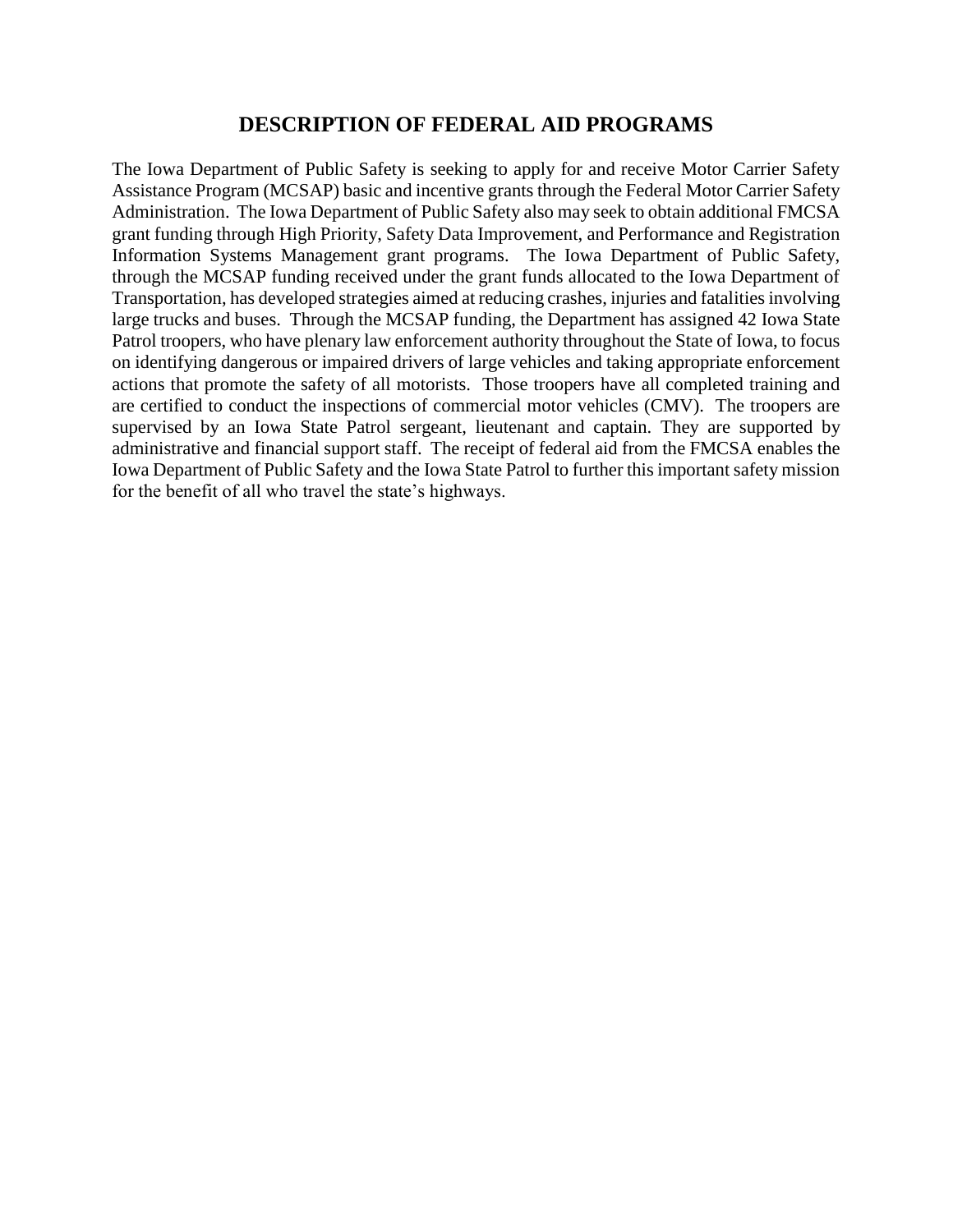

## **NOTICE TO THE PUBLIC**

Iowa Department of Public Safety Title VI Notice to the Public/Beneficiaries/Participants:

The Iowa Department of Public Safety gives public notice of its policy to uphold and assure full compliance with the nondiscrimination requirements of Title VI of the Civil Rights Act of 1964, and related nondiscrimination authorities. Title VI and nondiscrimination related authorities stipulate that no person in the United States of America shall, on the grounds of race, color, national origin, sex, age, disability, income level or Limited English Proficiency, be excluded from the participation in, be denied the benefits of, or be otherwise subjected to discrimination under any program or activity receiving Federal financial assistance.

Any person who desires more information regarding the Iowa Department of Public Safety's Title VI program can contact its Title VI Program Coordinator, Captain Benjamin Lampe, at the address noted below. This notice shall be posted in all DPS public-accessed facilities and uploaded to the DSP website at <https://dps.iowa.gov/divisions/iowa-state-patrol/motor-carrier-safety>

Any person who believes they have, individually or as a member of any specific class of persons, been subjected to discrimination on the basis of race, color, national origin, sex, age, disability, income level or Limited English Proficiency has the right to file a formal complaint. Any such complaint must be in writing and submitted within 180 days following the date of the alleged occurrence to:

> Iowa Department of Public Safety/Title VI Program Coordinator Captain Benjamin Lampe/Iowa State Patrol 215 E.  $7<sup>th</sup>$  Street Des Moines, IA 50319 (515) 725-6100 blampe@dps.state.ia.us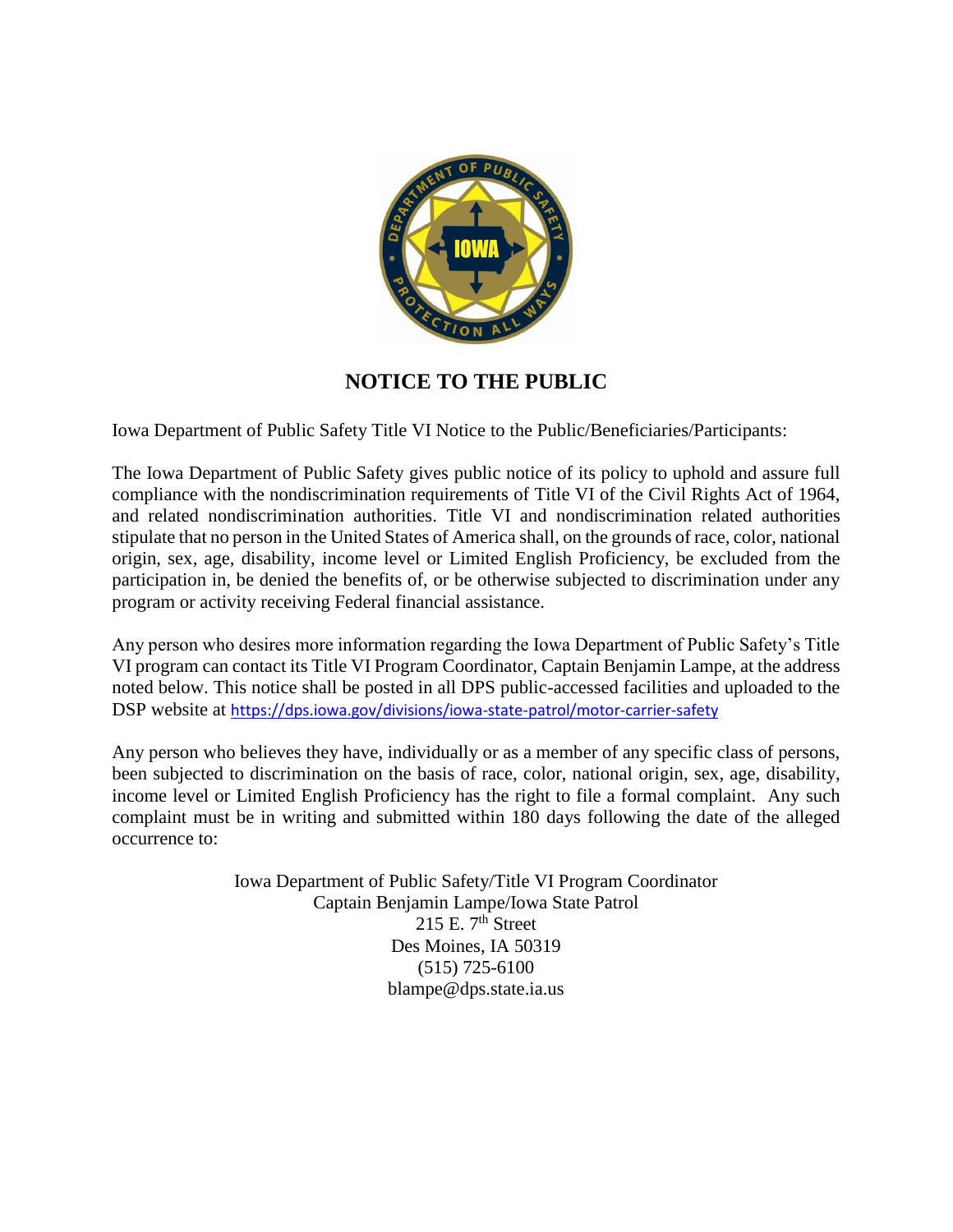## **TITLE VI PROGRAM COMPLIANCE PLAN TRAINING**

Upon being hired, all new employees are trained in the State of Iowa and Department policies regarding Title VI and non-discrimination policies. The State of Iowa and the Iowa Department of Public Safety strictly prohibit discrimination on the grounds of race, color, national origin, sex, age, disability, low-income or Limited English Proficiency.

The Iowa Department of Public Safety is committed to unbiased and equitable treatment of all persons in carrying out its statutory duties to enforce the law and provide services to the public. The Department has issued General Order #01-02.08, "Unbiased Enforcement and Services" as part of that commitment. The policy prohibits biased policing, provides a complaint process, and requires annual training of all sworn and non-sworn employees.

Annual training on unbiased policing is provided to all sworn personnel. Training is provided through Training Bulletins offered through "PowerDMS" and in-service training. Remedial training and training on specific topics such as police ethics, cultural diversity, police-citizen interactions, and legitimacy and procedural justice is also provided as appropriate. Each sworn officer is given an annual performance evaluation. One of the areas of evaluation is that the officer's actions and service delivery is unbiased and objective.

Further revisions are being made to the annual training and policies to ensure full compliance with Title VI Program standards, including low-income and Limited English Proficiency, and to ensure that all sworn officers and non-sworn employees working in the MCSAP program receive training that is specific to the Title VI non-discrimination policies and requirements. Iowa State Patrol MCSAP supervision will provide Title VI Program training on an annual basis. The training records will be documented and available for review.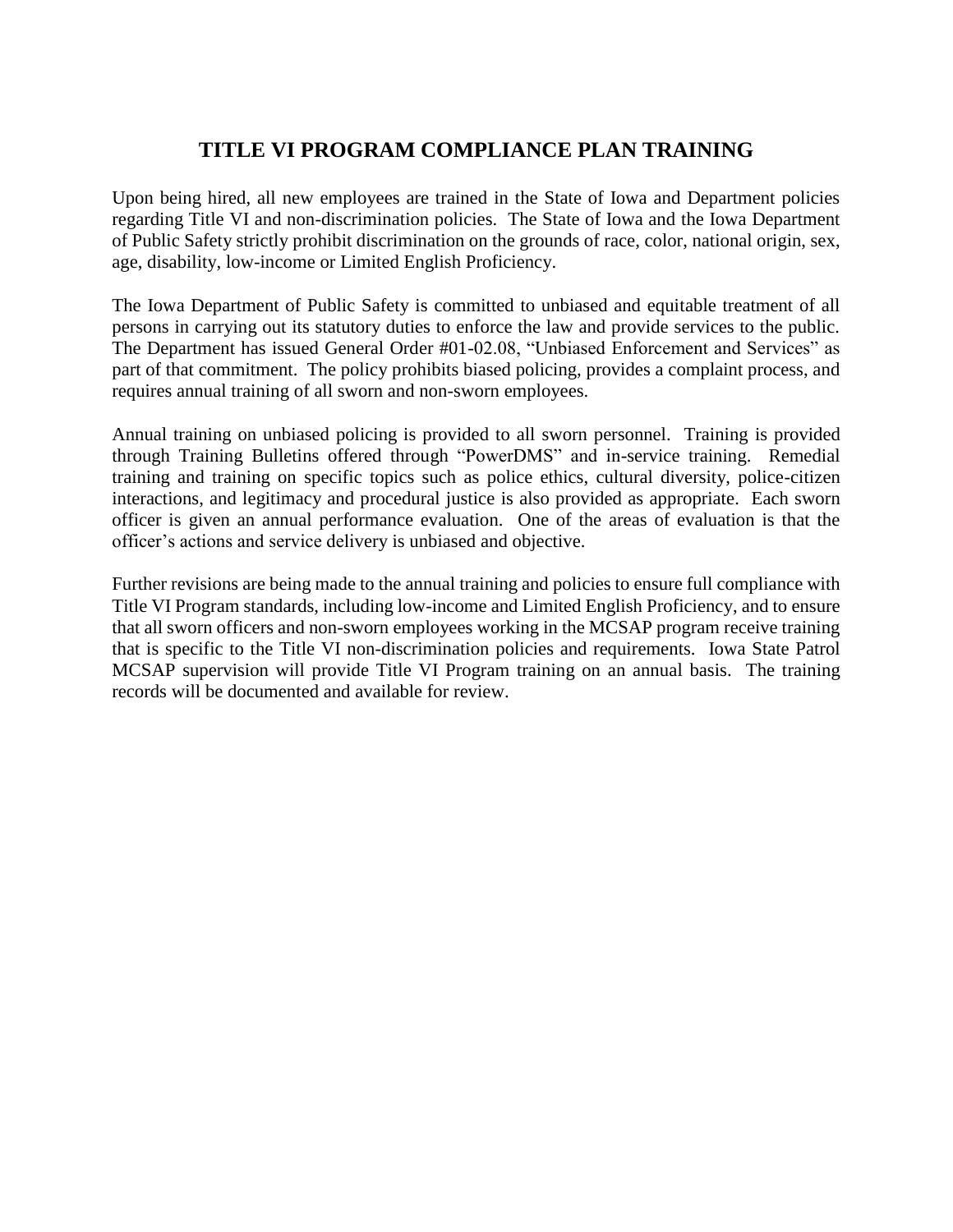### **ACCESS TO RECORDS**

The Title VI Program Coordinator will maintain permanent records, which include, but are not limited to, implementation of Title VI Program requirements, training records, Title VI complaints or lawsuits and related documentation, records of correspondence to and from complainants, and Title VI investigations. These documents shall be made available to Federal Motor Carrier Safety Administration (FMCSA) and the Iowa Department of Transportation (IDOT) staff upon request for compliance reviews and/or complaint investigations conducted by the FMCSA and IDOT. These documents also shall be made available to FMSCA and IDOT staff through periodic submission as required by FMCSA and IDOT.

Pursuant to Policy #01-02.08, "Unbiased Enforcement and Services", complaints against Department personnel, including complaints which alleged violations of Title VI Program requirements will be investigated by the Professional Standards Bureau (PSB) of the Iowa Department of Public Safety. Pursuant to Iowa Code section 22.7(11) and Department policies, the records and case files of the Professional Standards Bureau are confidential records. As part of the implementation of Title VI Program requirements, a complaint log shall be maintained by the Title VI Program Coordinator. The complaint log shall including information such as the complainant's name, demography, the nature and type of the complaint, date of complaint, date of investigation and the final disposition of the complaint.

Additionally, for purposes of compliance with 49 C.F.R. §21.9(c), the Iowa Department of Public Safety as the lawful custodian of records can exercise its discretion under Iowa Code section 22.7 to allow the Secretary of the Department of Transportation or the Secretary's designee to have access to sources of information, including information in the Professional Standards Bureau case files, that may be pertinent to determining compliance with Title VI Program requirements or for purposes of investigating a Title VI complaint received by the Secretary. The records of the Professional Standards Bureau shall remain confidential records under Iowa Code section 22.7, and are not open records for purposes of either a state or federal Freedom of Information (FOIA) request. The Iowa Department of Public Safety shall be promptly contacted in the event of a FOIA request that could include confidential records so that the Department may present a legal objection to a release of the records or disclosure of information in the records. The Title VI complaint log shall not be considered a confidential record.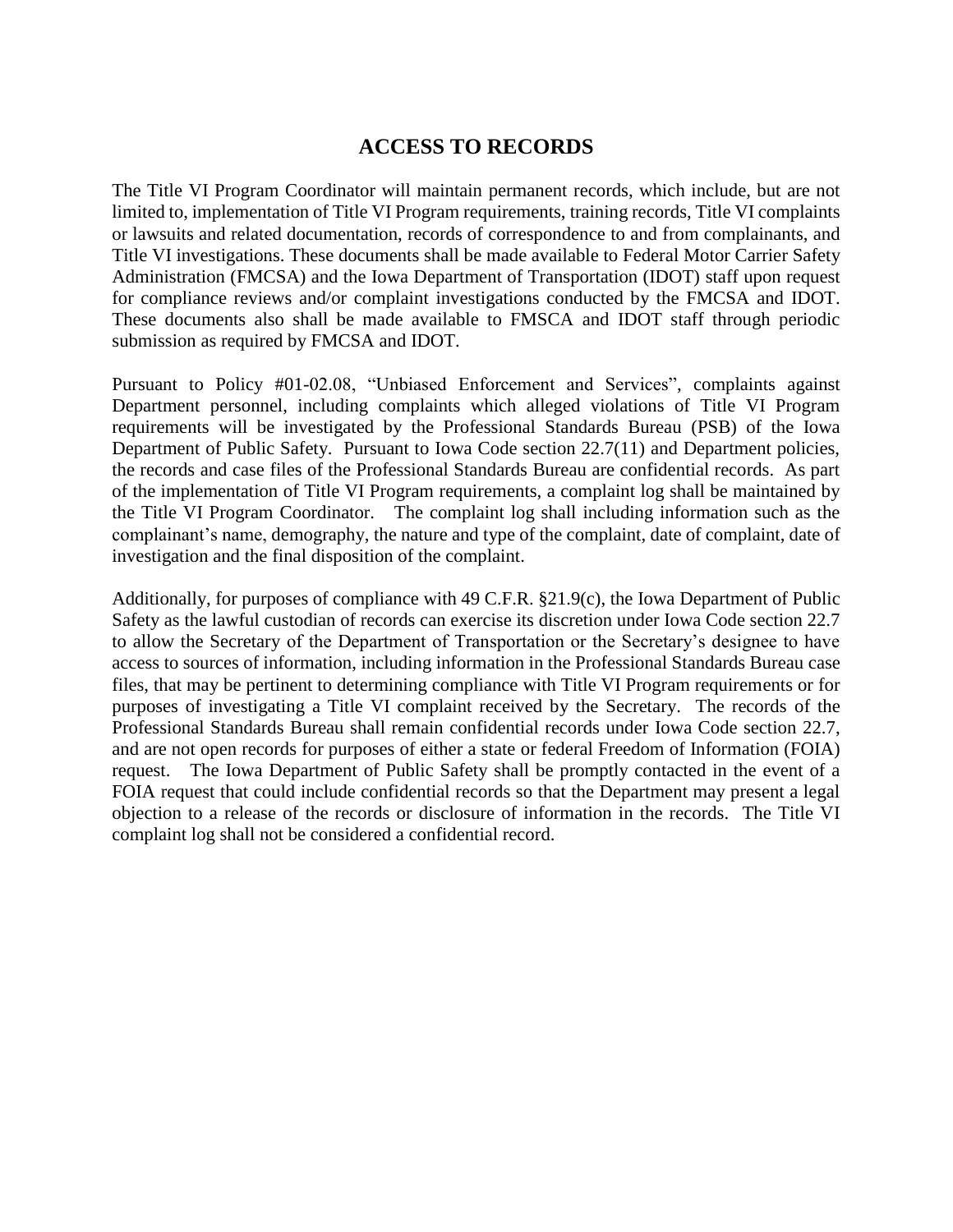## **COMPLAINT DISPOSITION PROCESS**

1. Any individual, group of individuals or entity that believes they have been subjected to discrimination prohibited by Title VI nondiscrimination provisions may file a written complaint with the Title VI Program Coordinator, Captain Benjamin Lampe.

2. Complaints must be filed within one hundred and eighty (180) days of the date of the act of alleged discrimination. Complaints filed after 180 days cannot be evaluated under this policy.

3. Written complaints shall be signed by the complainant and/or the complainant's representative, and should contain all of the facts and circumstances relating to the claimed discrimination, to the extent possible. Verbal complaints of discrimination may be made to the Title VI Program Coordinator. The Coordinator may respond to the complaint immediately or may refer the complaint to the Department's Professional Standards Bureau, which will conduct an investigation, including assistance in putting the complaint in written form for signing by the complainant, and conducting an interview of the complainant. Complaints shall be handled by according to the Department's investigative procedures. In addition, the Iowa Department of Administrative Services, Human Resources Enterprise has authority to investigate Title VI complaints, in lieu of an investigation by the Department of Public Safety.

4. Within ten (10) days, the Title VI Program Coordinator will acknowledge receipt of the allegation, inform the complainant of the action taken or proposed action to process the allegation, and advise the complainant of other avenues of redress available, such as the Iowa Department of Transportation.

5. The Iowa Department of Public Safety will advise the Iowa Department of Transportation within 10 days of the receipt of the allegations. Generally, the following information will be included in every notification to the Iowa Department of Transportation:

- a. Name, address, and phone number of the complainant.
- b. Name(s) and address(es) of alleged discriminating employees.
- c. Basis of the complaint (i.e. race, color, national origin, sex, age, disability, low income or LEP).
- d. Date of alleged discriminatory acts.
- e. Date the complaint was received.
- f. A statement of the complaint.
- g. Other agencies, (state, local, or federal) where the complaint has been filed.
- h. An explanation of the actions the Iowa Department of Public Safety has taken or proposed to resolve the issue(s) raised in the complaint.

6. Within 60 days, the Professional Standards Bureau will conduct an investigation of the allegation and based on the information obtained, will submit a general investigation report to the Title VI Program Coordinator. The complaint should be resolved by informal means whenever possible. Such informal attempts and their results will be summarized in the general investigation report.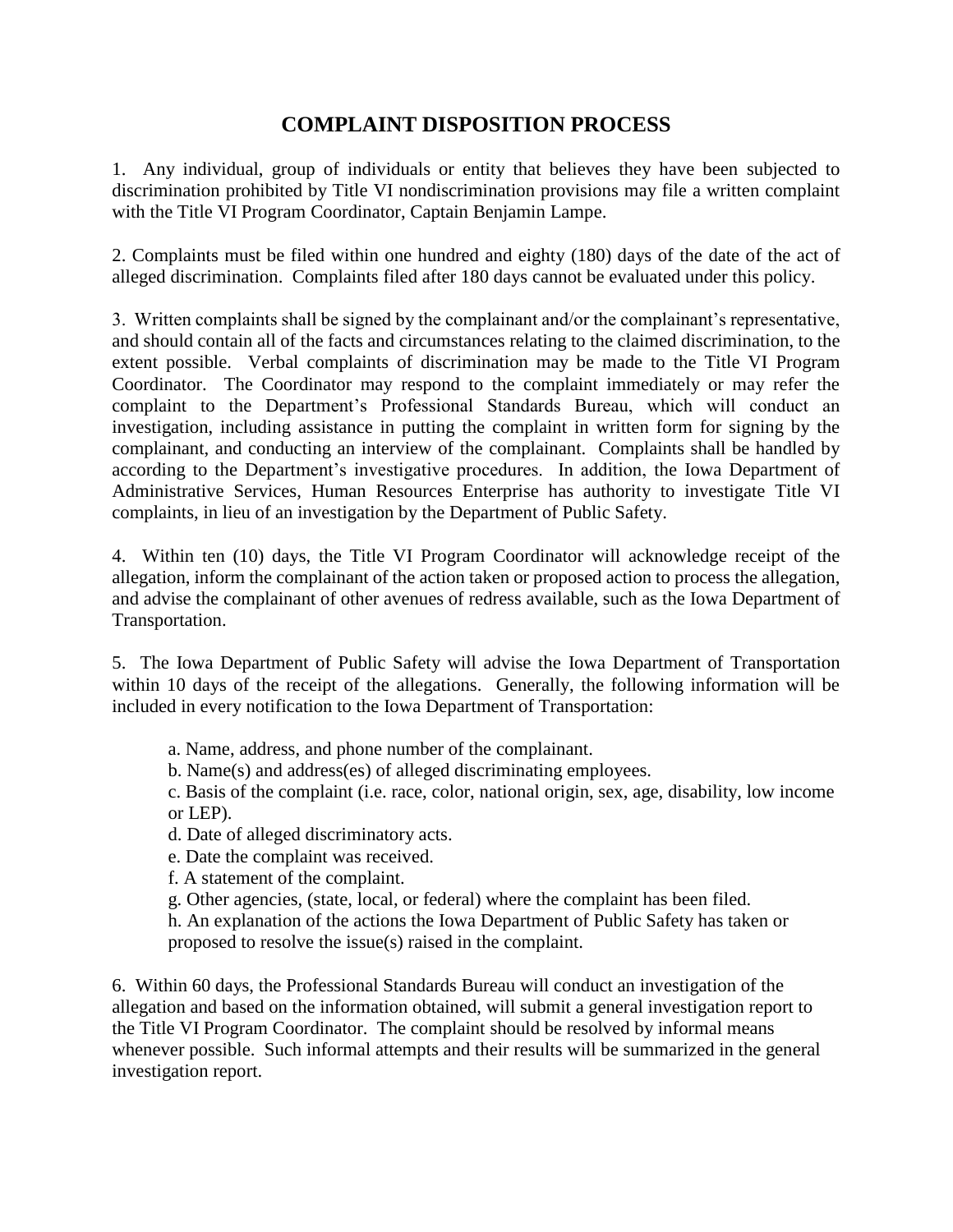7. Within 90 days of receipt of the complaint, the Title VI Program Coordinator will notify the complainant in writing of the final decision reached, including the proposed disposition of the matter. The Title VI Program Coordinator will advise the complainant of his or her appeal rights, as set out in Iowa Administrative Rules, Chapter 661-10 (17A).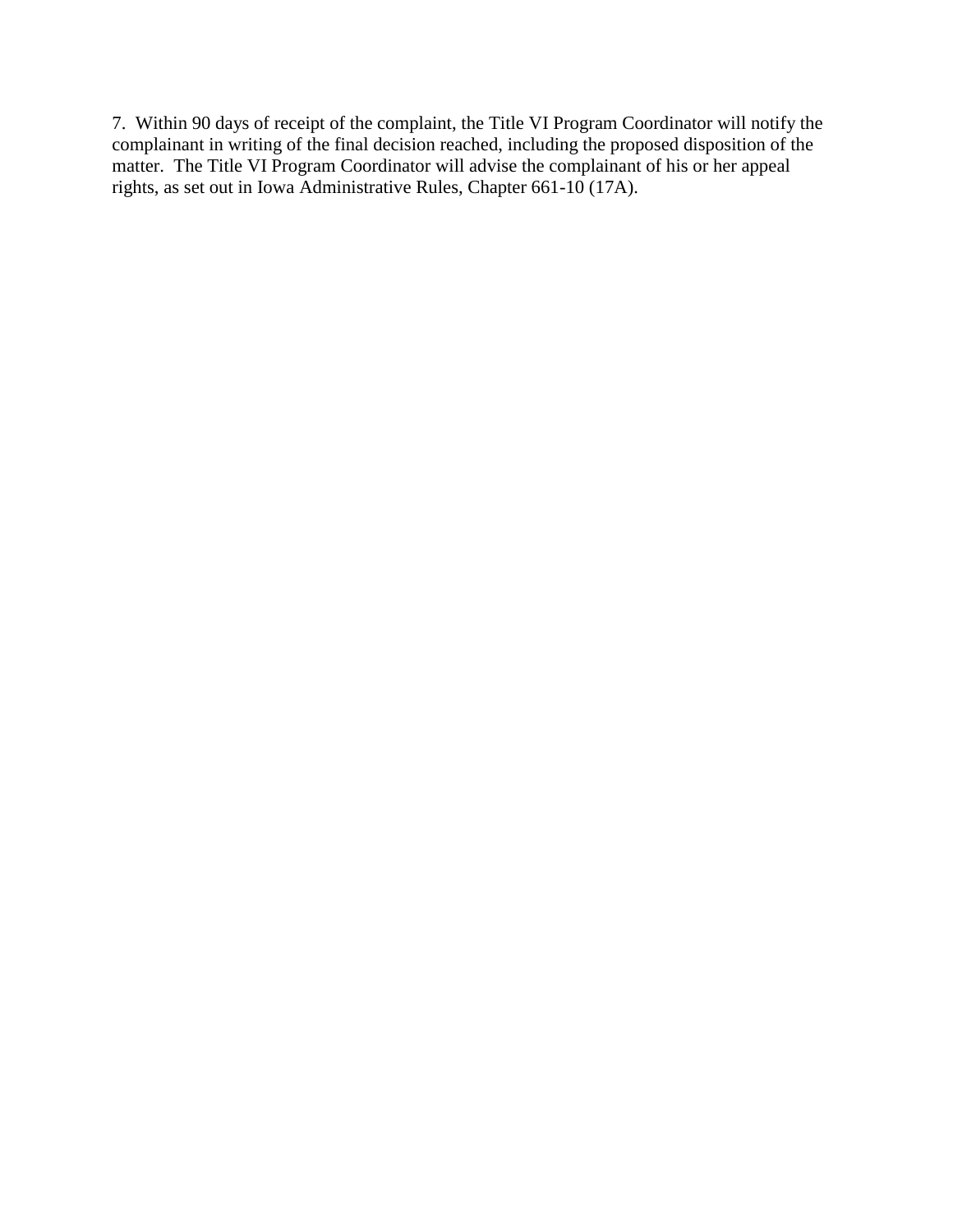#### **TITLE VI PROGRAM DISCRIMINATION COMPLAINT**

Iowa Department of Public Safety Case Tracking # 215 East 7<sup>th</sup> Street Des Moines, IA 50319

**Note: The information on this form should be completed for all alleged Title VI Program discrimination complaints. The completed complaint form should be signed by the complainant. Upon completion, please mail to: Iowa Department of Public Safety, 215 East 7th Street, Des Moines, IA 50319.**

- 1. Complainant's name:
- 2. Home address:
- 3. Phone number Home:

Mobile:

- 4. Location of alleged discrimination:
- 5. Date of the alleged discriminatory practice:
- 6. Basis of the alleged discriminatory practice (check all that apply):

| Race               | National Origin                    |
|--------------------|------------------------------------|
| Color              | Low Income                         |
| <sub>___</sub> Age | <u>Limited English Proficiency</u> |
| <b>Sex</b>         | $\equiv$ Other (specify)           |
| Disability         |                                    |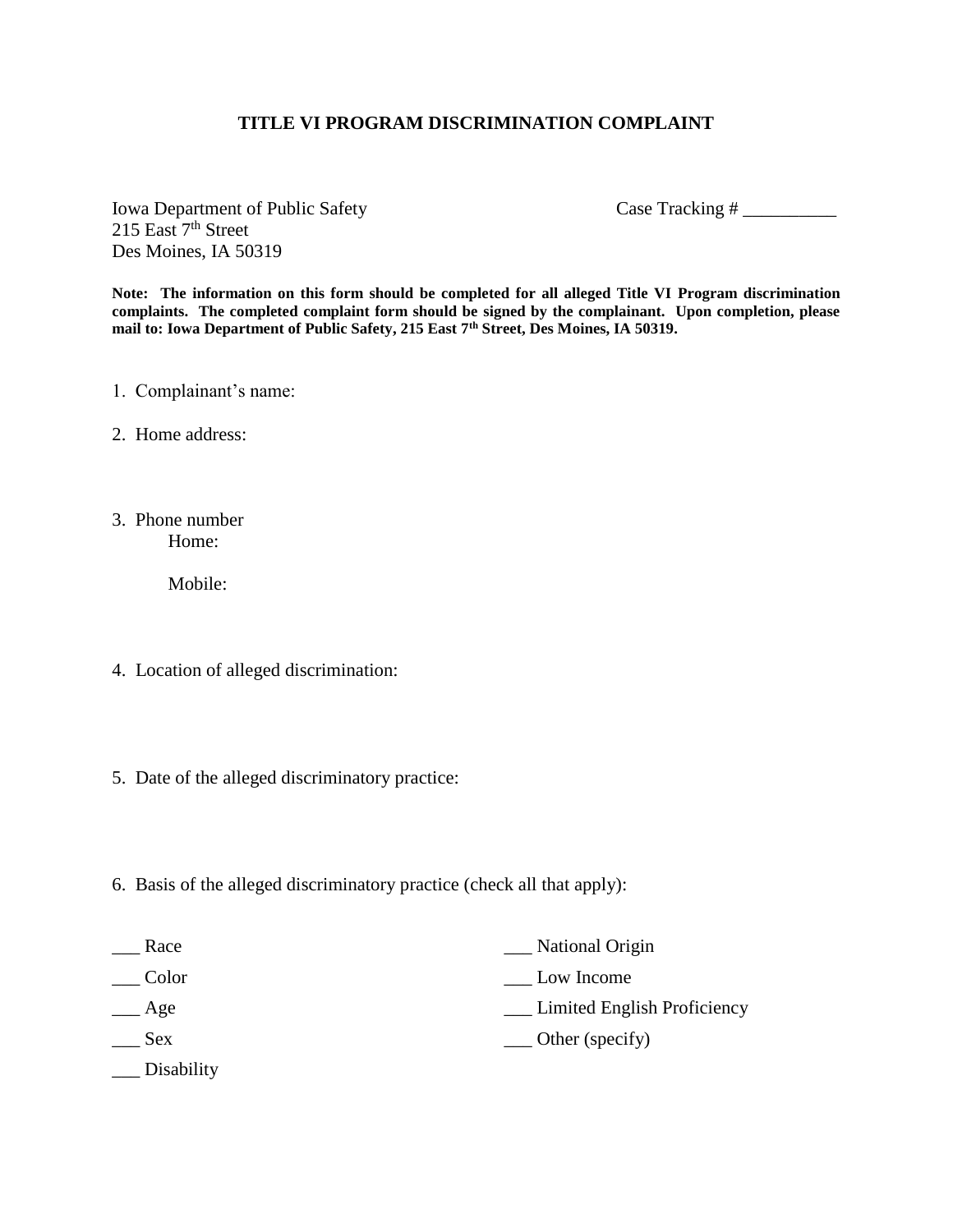7. Facts of the Alleged Discriminatory Practice or Incident Are:

8. Please provide supporting documents which form the basis for the discriminatory practice or incident.

List of attachments:

9. Person(s) who you believe discriminated against you:

Name:

Title/Agency:

Phone number (if known)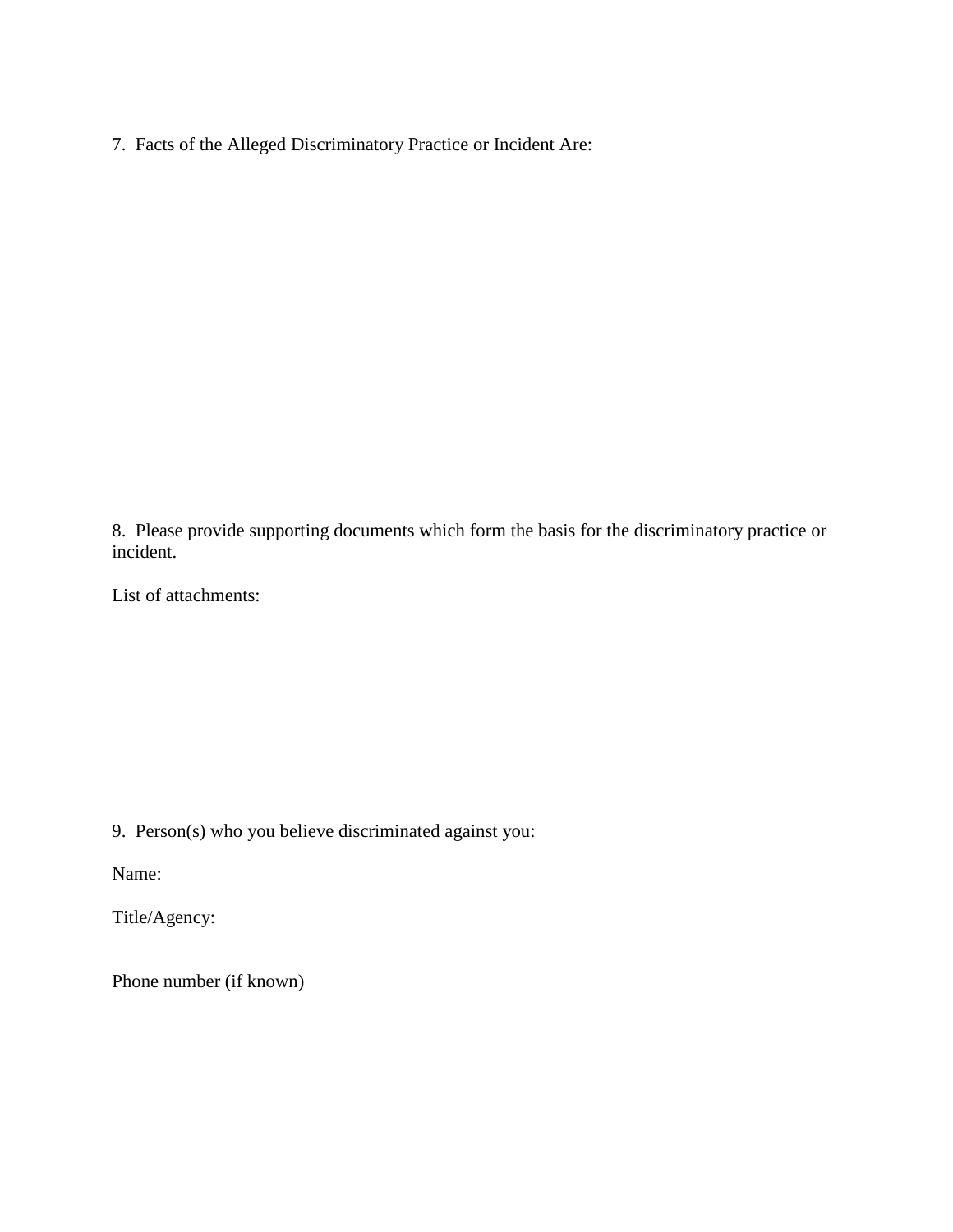10. Have you filed your complaint with any other entity or agency?

If yes, what agency(s) did you file with?

Complainant signature Date

\_\_\_\_\_\_\_\_\_\_\_\_\_\_\_\_\_\_\_\_\_\_\_\_\_\_\_\_\_\_\_\_\_ Printed name of Complainant

I, Title VI Program Coordinator for the Iowa Department of Public Safety, acknowledge receipt of this complaint

\_\_\_\_\_\_\_\_\_\_\_\_\_\_\_\_\_\_\_\_\_\_\_\_\_\_\_\_\_\_\_\_\_\_\_ \_\_\_\_\_\_\_\_\_\_\_\_\_\_\_\_\_\_

\_\_\_\_\_\_\_\_\_\_\_\_\_\_\_\_\_\_\_\_\_\_\_\_\_\_\_\_\_\_\_\_\_ \_\_\_\_\_\_\_\_\_\_\_\_\_\_

Title VI Program Coordinator Date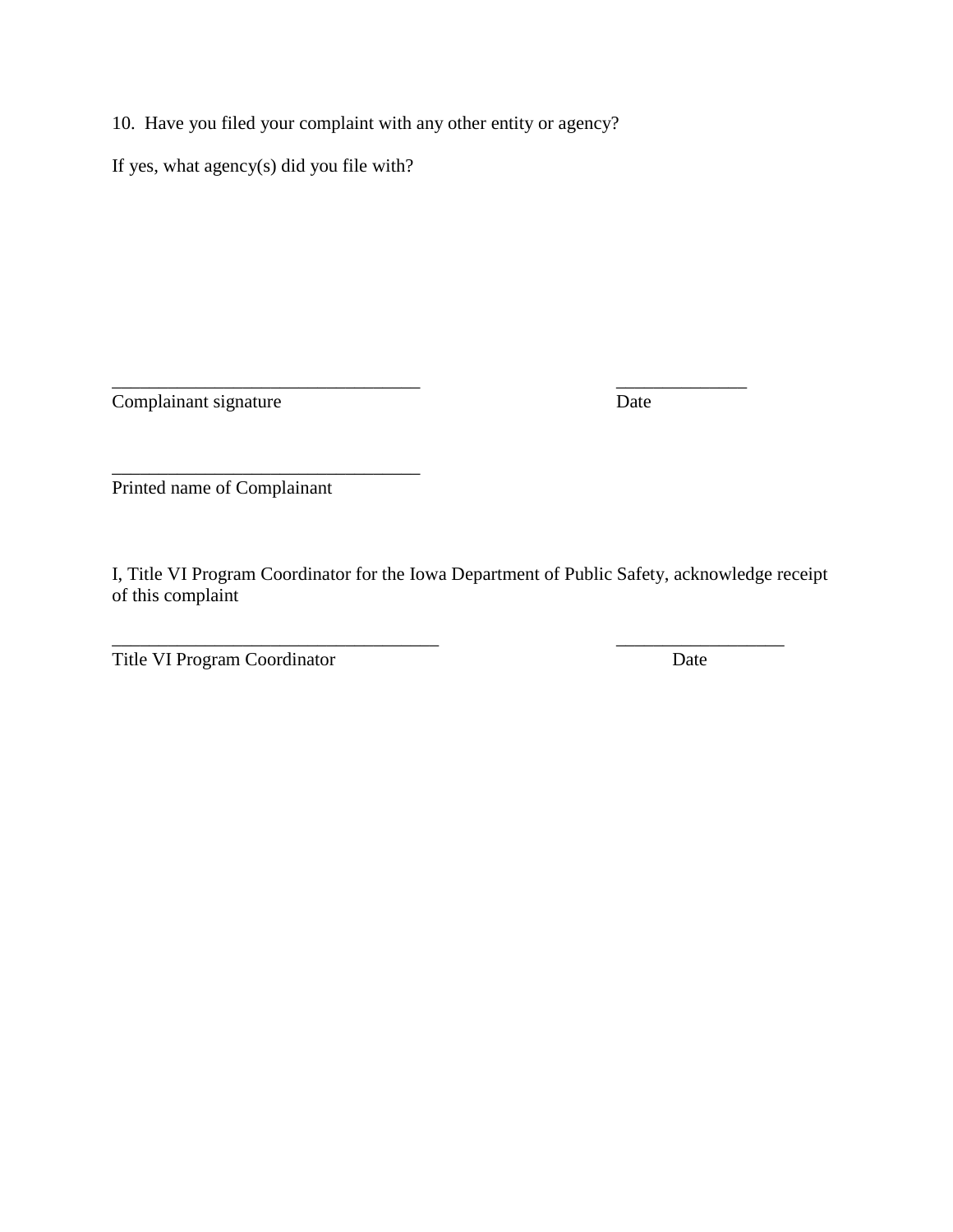

## **IOWA DEPARTMENT OF PUBLIC SAFETY**

Oran Pape State Office Building 215 East 7<sup>th</sup> Street Des Moines, IA 50319

## **TITLE VI PROGRAM COMPLAINT LOG**

| Complainant<br>Name | Demography | Allegation | Complaint<br>Date | Date of<br>Investigation | Determination<br>& Date | Other relevant<br>Info: |
|---------------------|------------|------------|-------------------|--------------------------|-------------------------|-------------------------|
|                     |            |            |                   |                          |                         |                         |
|                     |            |            |                   |                          |                         |                         |
|                     |            |            |                   |                          |                         |                         |
|                     |            |            |                   |                          |                         |                         |
|                     |            |            |                   |                          |                         |                         |
|                     |            |            |                   |                          |                         |                         |
|                     |            |            |                   |                          |                         |                         |
|                     |            |            |                   |                          |                         |                         |
|                     |            |            |                   |                          |                         |                         |
|                     |            |            |                   |                          |                         |                         |
|                     |            |            |                   |                          |                         |                         |
|                     |            |            |                   |                          |                         |                         |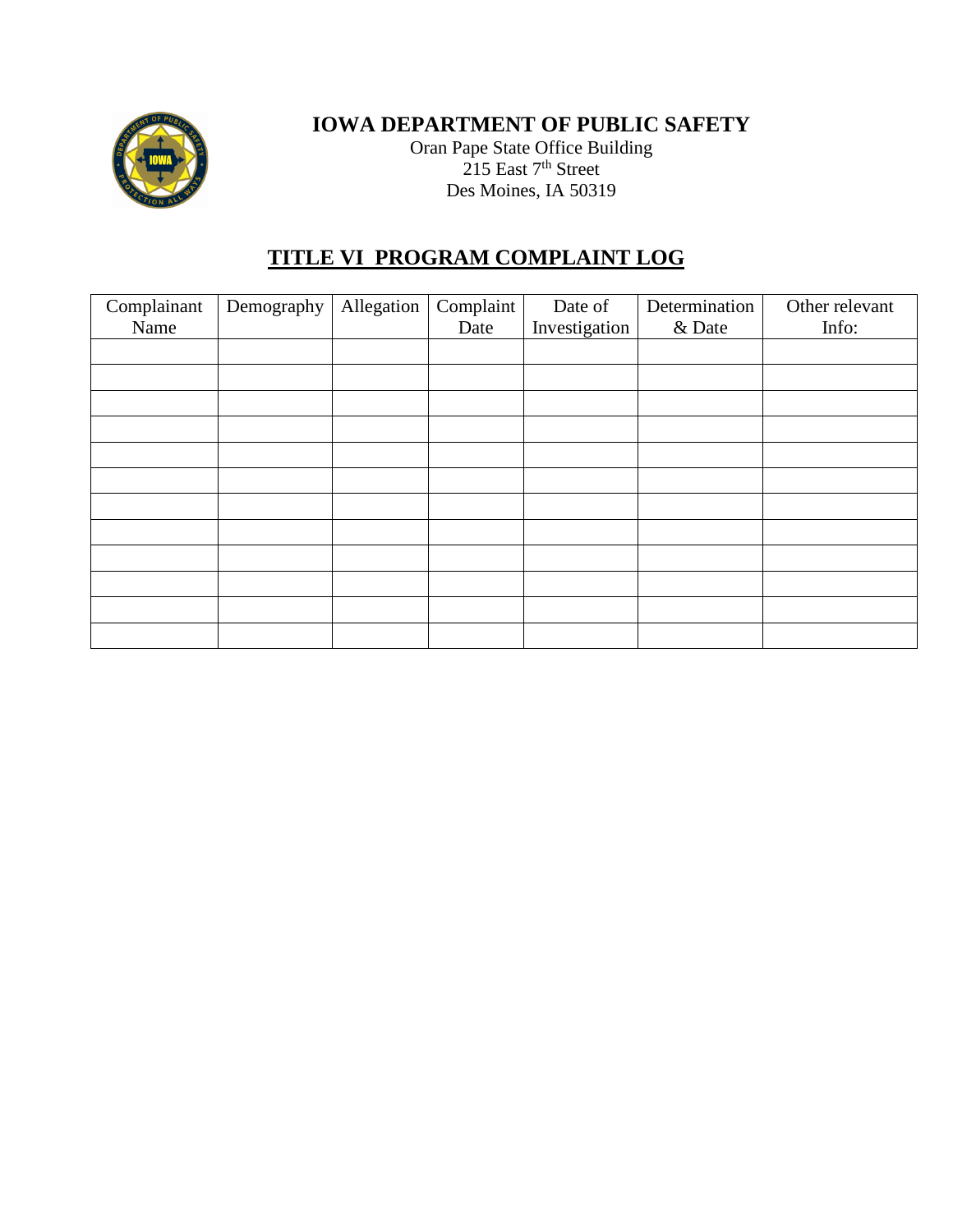## **STATUS OF CORRECTIVE ACTION IMPLEMENTED BY APPLICANT TO ADDRESS DIFICIENCIES PREVIOUSLY IDENTIFIED DURING THE TITLE VI PROGRAM COMPLIAN REVIEW**

If the Iowa Department of Transportation and/or the Federal Motor Carrier Safety Administration conducts a Title VI Program compliance review of the Iowa Department of Public Safety, the department will identify the deficiencies noted. The department will then provide a status report regarding the progress made developing and implementing corrective actions to address the deficiencies.